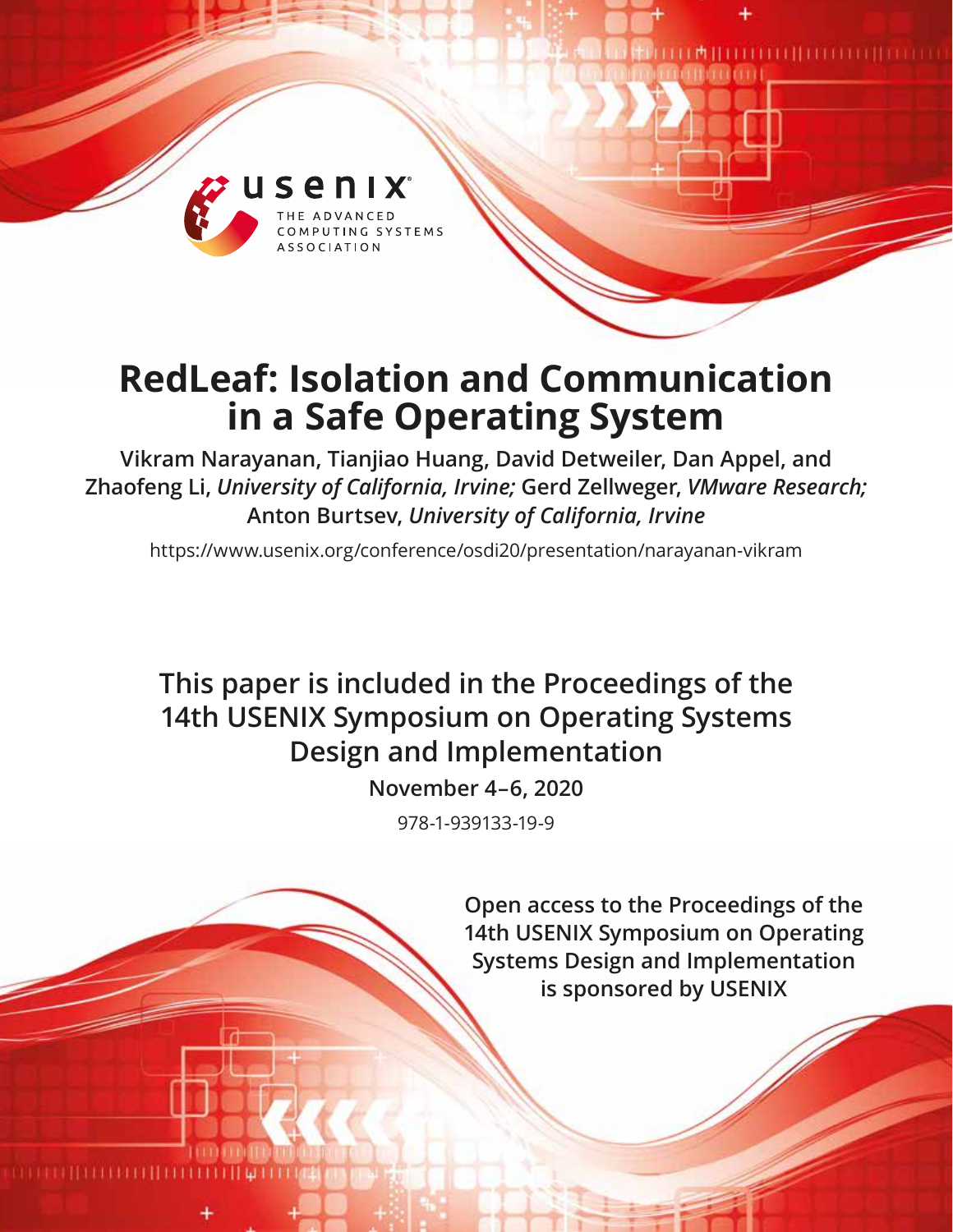## RedLeaf: Isolation and Communication in a Safe Operating System

Vikram Narayanan *University of California, Irvine*

*University of California, Irvine*

David Detweiler *University of California, Irvine*

Dan Appel *University of California, Irvine*

Tianjiao Huang

Zhaofeng Li *University of California, Irvine*

Gerd Zellweger *VMware Research*

Anton Burtsev *University of California, Irvine*

#### Abstract

RedLeaf is a new operating system developed from scratch in Rust to explore the impact of language safety on operating system organization. In contrast to commodity systems, RedLeaf does not rely on hardware address spaces for isolation and instead uses only type and memory safety of the Rust language. Departure from costly hardware isolation mechanisms allows us to explore the design space of systems that embrace lightweight fine-grained isolation. We develop a new abstraction of a lightweight language-based isolation domain that provides a unit of information hiding and fault isolation. Domains can be dynamically loaded and cleanly terminated, i.e., errors in one domain do not affect the execution of other domains. Building on RedLeaf isolation mechanisms, we demonstrate the possibility to implement end-to-end zero-copy, fault isolation, and transparent recovery of device drivers. To evaluate the practicality of RedLeaf abstractions, we implement Rv6, a POSIX-subset operating system as a collection of RedLeaf domains. Finally, to demonstrate that Rust and fine-grained isolation are practical—we develop efficient versions of a 10Gbps Intel ixgbe network and NVMe solid-state disk device drivers that match the performance of the fastest DPDK and SPDK equivalents.

#### 1 Introduction

Four decades ago, early operating system designs identified the ability to isolate kernel subsystems as a critical mechanism for increasing the reliability and security of the entire system [\[12,](#page-15-0) [32\]](#page-16-0). Unfortunately, despite many attempts to introduce fine-grained isolation to the kernel, modern systems remain monolithic. Historically, software and hardware mechanisms remain prohibitively expensive for isolation of subsystems with tightest performance budgets. Multiple hardware projects explored the ability to implement fine-grained, lowoverhead isolation mechanisms in hardware [\[84,](#page-18-0)[89,](#page-19-0)[90\]](#page-19-1). However, focusing on performance, modern commodity CPUs provide only basic support for coarse-grained isolation of user applications. Similarly, for decades, overheads of safe languages that can provide fine-grained isolation in software

remained prohibitive for low-level operating system code. Traditionally, safe languages require a managed runtime, and specifically, garbage collection, to implement safety. Despite many advances in garbage collection, its overhead is high for systems designed to process millions of requests per second per core (the fastest garbage collected languages experience 20-50% slowdown compared to C on a typical device driver workload [\[28\]](#page-16-1)).

For decades, breaking the design choice of a monolithic kernel remained impractical. As a result, modern kernels suffer from lack of isolation and its benefits: clean modularity, information hiding, fault isolation, transparent subsystem recovery, and fine-grained access control.

The historical balance of isolation and performance is changing with the development of Rust, arguably, the first practical language that achieves safety without garbage collection [\[45\]](#page-17-0). Rust combines an old idea of *linear types* [\[86\]](#page-19-2) with pragmatic language design. Rust enforces type and memory safety through a restricted ownership model allowing only one unique reference to each live object in memory. This allows statically tracking the lifetime of the object and deallocating it without a garbage collector. The runtime overhead of the language is limited to bounds checking, which in many cases can be concealed by modern superscalar out-of-order CPUs that can predict and execute the correct path around the check [\[28\]](#page-16-1). To enable practical non-linear data structures, Rust provides a small set of carefully chosen primitives that allow escaping strict limitations of the linear type system.

Rust is quickly gaining popularity as a tool for development of low-level systems that traditionally were done in C [\[4,](#page-15-1) [24,](#page-16-2) [40,](#page-16-3) [47,](#page-17-1) [50,](#page-17-2) [65\]](#page-18-1). Low-overhead safety brings a range of immediate security benefits—it is expected, that two-thirds of vulnerabilities caused by low-level programming idioms typical for unsafe languages can be eliminated through the use of a safe language alone [\[20,](#page-15-2) [22,](#page-15-3) [67,](#page-18-2) [69,](#page-18-3) [77\]](#page-18-4).

Unfortunately, recent projects mostly use Rust as a dropin replacement for C. We, however, argue that true benefits of language safety lie in the possibility to enable practical, lightweight, fine-grained isolation and a range of mechanisms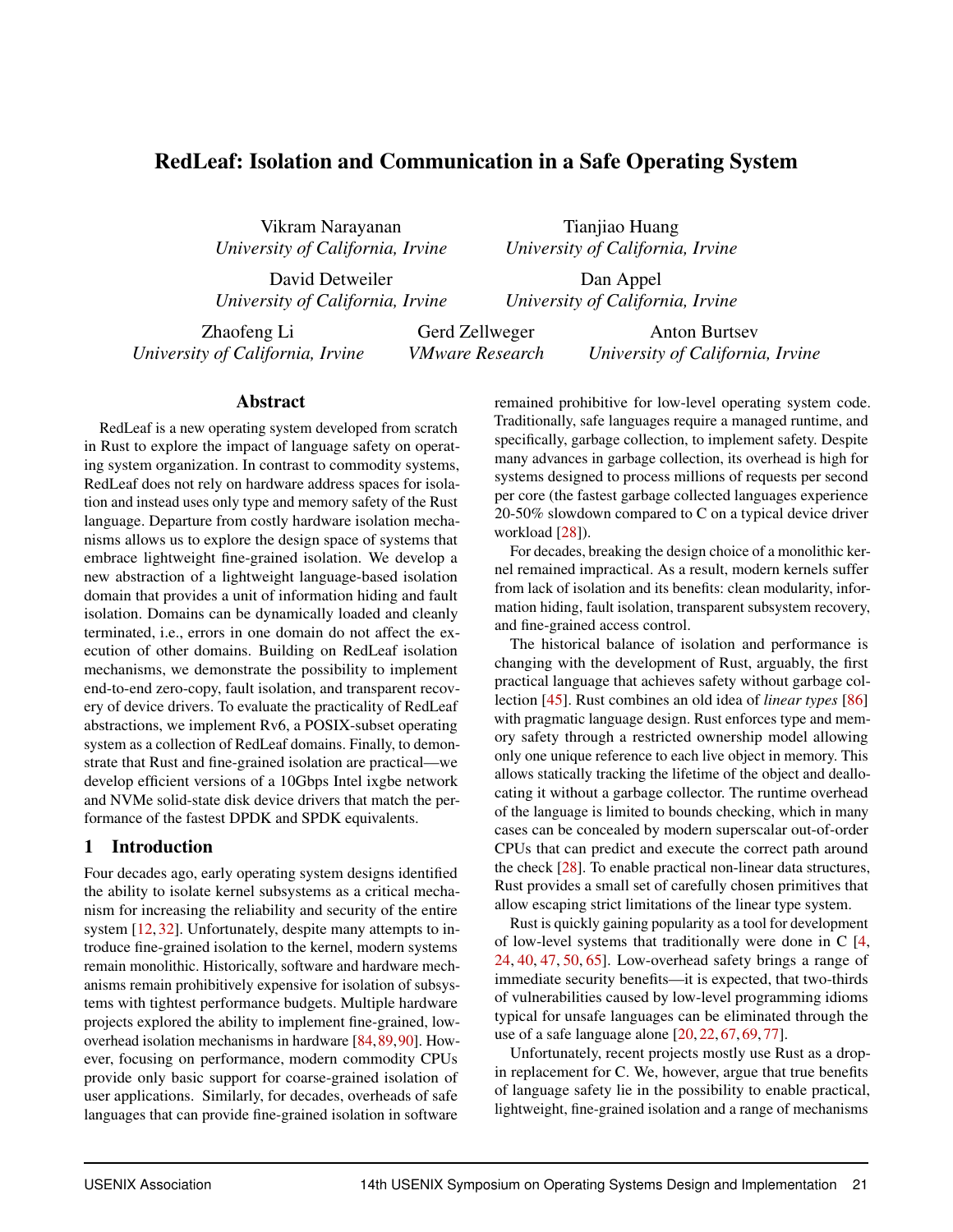that remained in the focus of systems research but remained impractical for decades: fault isolation [\[79\]](#page-18-5), transparent device driver recovery [\[78\]](#page-18-6), safe kernel extensions [\[13,](#page-15-4)[75\]](#page-18-7), finegrained capability-based access control [\[76\]](#page-18-8), and more.

RedLeaf<sup>[1](#page-2-0)</sup> is a new operating system aimed at exploring the impact of language safety on operating system organization, and specifically the ability to utilize fine-grained isolation and its benefits in the kernel. RedLeaf is implemented from scratch in Rust. It does not rely on hardware mechanisms for isolation and instead uses only type and memory safety of the Rust language.

Despite multiple projects exploring isolation in languagebased systems [\[6,](#page-15-5) [35,](#page-16-4) [39,](#page-16-5) [85\]](#page-18-9) articulating principles of isolation and providing a practical implementation in Rust remains challenging. In general, safe languages provide mechanisms to control access to the fields of individual objects (e.g., through *pub* access modifier in Rust) and protect pointers, i.e., restrict access to the state of the program transitively reachable through visible global variables and explicitly passed arguments. Control over references and communication channels allows isolating the state of the program on function and module boundaries enforcing confidentiality and integrity, and, more generally, constructing a broad range of least-privilege systems through a collection of techniques explored by object-capability languages [\[59\]](#page-17-3).

Unfortunately, built-in language mechanisms alone are not sufficient for implementing a system that isolates mutually distrusting computations, e.g., an operating system kernel that relies on language safety for isolating applications and kernel subsystems. To protect the execution of the entire system, the kernel needs a mechanism that *isolates faults*, i.e., provides a way to terminate a faulting or misbehaving computation in such a way that it leaves the system in a clean state. Specifically, after the subsystem is terminated the isolation mechanisms should provide a way to 1) deallocate all resources that were in use by the subsystem, 2) preserve the objects that were allocated by the subsystem but then were passed to other subsystems through communication channels, and 3) ensure that all future invocations of the interfaces exposed by the terminated subsystem do not violate safety or block the caller, but instead return an error. Fault isolation is challenging in the face of semantically-rich interfaces encouraged by language-based systems—frequent exchange of references all too often implies that a crash of a single component leaves the entire system in a corrupted state [\[85\]](#page-18-9).

Over the years the goal to isolate computations in languagebased systems came a long way from early single-user, singlelanguage, single-address space designs [\[9,](#page-15-6) [14,](#page-15-7) [19,](#page-15-8) [25,](#page-16-6) [34,](#page-16-7) [55,](#page-17-4) [71,](#page-18-10) [80\]](#page-18-11) to ideas of heap isolation  $[6, 35]$  $[6, 35]$  $[6, 35]$  and use of linear types to enforce it [\[39\]](#page-16-5). Nevertheless, today the principles of language-based isolation are not well understood. Singularity [\[39\]](#page-16-5), which implemented fault isolation in Sing#, relied

on a tight co-design of the language and operating system to implement its isolation mechanisms. Nevertheless, several recent systems suggesting the idea of using Rust for lightweight isolation, e.g., Netbricks [\[68\]](#page-18-12) and Splinter [\[47\]](#page-17-1), struggled to articulate the principles of implementing isolation, instead falling back to substituting fault isolation for information hiding already provided by Rust. Similar, Tock, a recent operating system in Rust, supports fault isolation of user processes through traditional hardware mechanisms and a restricted system call interface, but fails to provide fault isolation of its device drivers (capsules) implemented in safe Rust [\[50\]](#page-17-2).

Our work develops principles and mechanisms of *fault isolation* in a safe language. We introduce an abstraction of a language-based isolation domain that serves as a unit of information hiding, loading, and fault isolation. To encapsulate domain's state and implement fault isolation at domain boundary, we develop the following principles:

- Heap isolation We enforce *heap isolation* as an invariant across domains, i.e., domains never hold pointers into private heaps of other domains. Heap isolation is key for termination and unloading of crashing domains, since no other domains hold pointers into the private heap of a crashing domain, it's safe to deallocate the entire heap. To enable cross-domain communication, we introduce a special *shared heap* that allows allocation of objects that can be exchanged between domains.
- Exchangeable types To enforce heap isolation, we introduce the idea of *exchangeable types*, i.e., types that can be safely exchanged across domains without leaking pointers to private heaps. Exchangeable types allow us to statically enforce the invariant that objects allocated on the shared heap cannot have pointers into private domain heaps, but can have references to other objects on the shared heap.
- Ownership tracking To deallocate resources owned by a crashing domain on the shared heap, we track ownership of all objects on the shared heap. When an object is passed between domains we update its ownership depending on whether it's moved between domains or borrowed in a read-only access. We rely on Rust's *ownership discipline* to enforce that domains lose ownership when they pass a reference to a shared object in a crossdomain function call, i.e., Rust enforces that there are no aliases into the passed object left in the caller domain.
- Interface validation To provide extensibility of the system and allow domain authors to define custom interfaces for subsystems they implement while retaining isolation, we validate all cross-domain interfaces enforcing the invariant that interfaces are restricted to exchangeable types and hence preventing them from breaking the heap isolation invariants. We develop an interface definition language (IDL) that statically validates definitions of cross-domain interfaces and generates implementations for them.

<span id="page-2-0"></span><sup>&</sup>lt;sup>1</sup>Forming in the leaf tissue Rust fungi turn it red.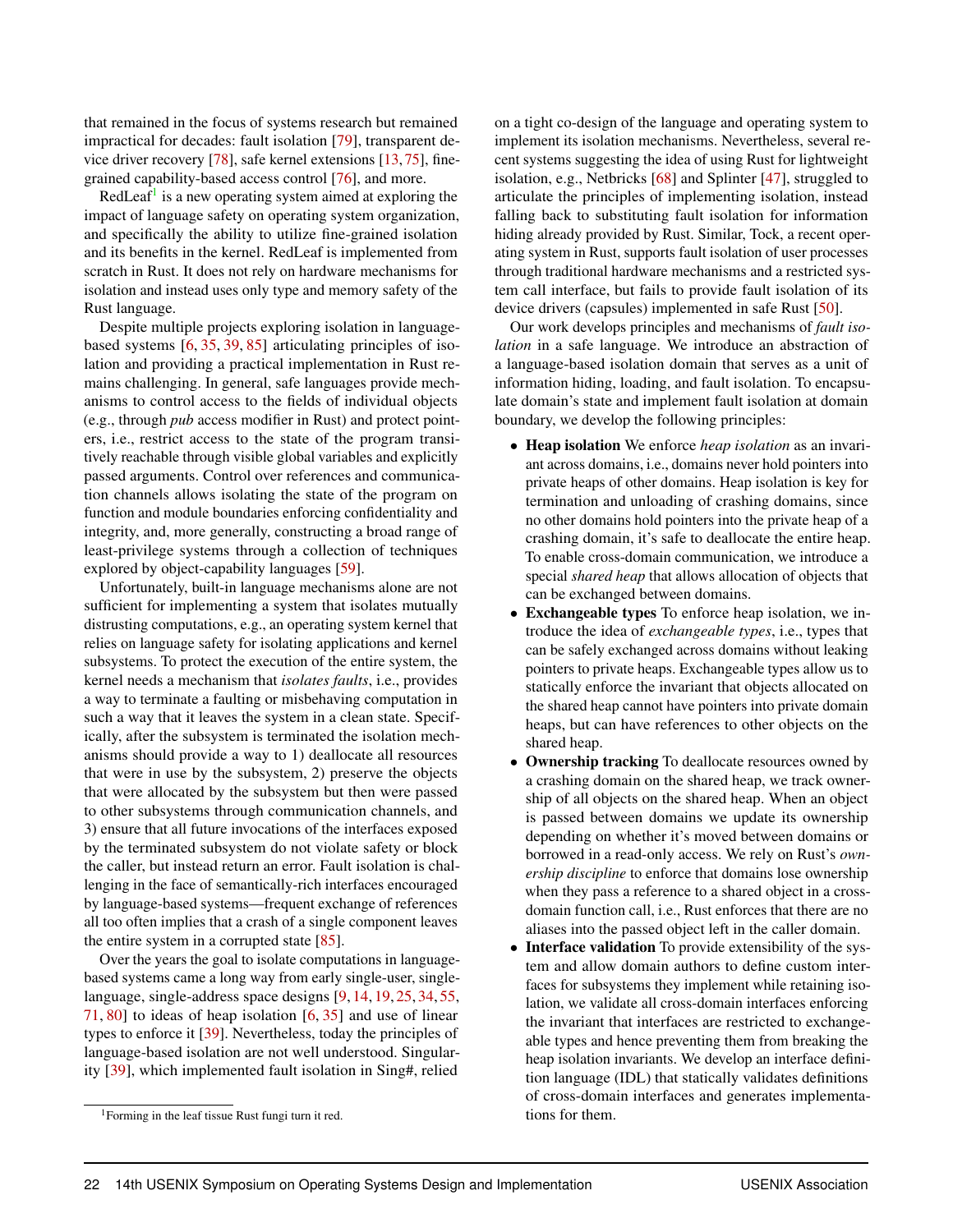• Cross-domain call proxying We mediate all crossdomain invocations with *invocation proxies*—a layer of trusted code that interposes on all domain's interfaces. Proxies update ownership of objects passed across domains, provide support for unwinding execution of threads from a crashed domain, and protect future invocations of the domain after it is terminated. Our IDL generates implementations of the proxy objects from interface definitions.

The above principles allow us to enable fault-isolation in a practical manner: isolation boundaries introduce minimal overhead even in the face of semantically-rich interfaces. When a domain crashes, we isolate the fault by unwinding execution of all threads that currently execute inside the domain, and deallocate domain's resources without affecting the rest of the system. Subsequent invocations of domain's interfaces return errors, but remain safe and do not trigger panics. All objects allocated by the domain, but returned before the crash, remain alive.

To test these principles we implement RedLeaf as a microkernel system in which a collection of isolated domains implement functionality of the kernel: typical kernel subsystems, POSIX-like interface, device drivers, and user applications. RedLeaf provides typical features of a modern kernel: multi-core support, memory management, dynamic loading of kernel extensions, POSIX-like user processes, and fast device drivers. Building on RedLeaf isolation mechanisms, we demonstrate the possibility to transparently recover crashing device drivers. We implement an idea similar to *shadow drivers* [\[78\]](#page-18-6), i.e., lightweight shadow domains that mediate access to the device driver and restart it replaying its initialization protocol after the crash.

To evaluate the generality of RedLeaf abstractions, we implement Rv6, a POSIX-subset operating system on top of RedLeaf. Rv6 follows the UNIX V6 specification [\[53\]](#page-17-5). Despite being a relatively simple kernel, Rv6 is a good platform that illustrates how ideas of fine-grained, language-based isolation can be applied to modern kernels centered around the POSIX interface. Finally, to demonstrate that Rust and finegrained isolation introduces a non-prohibitive overhead, we develop efficient versions of 10Gbps Intel Ixgbe network and PCIe-attached solid state-disk NVMe drivers.

We argue that a combination of practical language safety and ownership discipline allows us to enable many classical ideas of operating system research for the first time in an efficient way. RedLeaf is fast, supports fine-grained isolation of kernel subsystems [\[57,](#page-17-6) [61,](#page-17-7) [62,](#page-17-8) [79\]](#page-18-5), fault isolation [\[78,](#page-18-6) [79\]](#page-18-5), implements end-to-end zero-copy communication [\[39\]](#page-16-5), enables user-level device drivers and kernel bypass [\[11,](#page-15-9) [21,](#page-15-10) [42,](#page-16-8) [70\]](#page-18-13), and more.

#### 2 Isolation in Language-Based Systems

Isolation has a long history of research in language-based systems that were exploring tradeoffs of enforcing lightweight

isolation boundaries through language safety, fine-grained control of pointers, and type systems. Early operating systems applied safe languages for operating system development [\[9,](#page-15-6)[14,](#page-15-7)[19,](#page-15-8)[25,](#page-16-6)[34,](#page-16-7)[55,](#page-17-4)[71,](#page-18-10)[80\]](#page-18-11). These systems implemented an "open" architecture, i.e., a single-user, single-language, single-address space operating system that blurred the boundary between the operating system and the application itself [\[48\]](#page-17-9). These systems relied on language safety to protect against accidental errors but did not provide isolation of subsystems or user-applications (modern unikernels take a similar approach  $[2, 37, 56]$  $[2, 37, 56]$  $[2, 37, 56]$  $[2, 37, 56]$  $[2, 37, 56]$ ).

SPIN was the first to suggest language safety as a mechanism to implement isolation of dynamic kernel extensions [\[13\]](#page-15-4). SPIN utilized Modula-3 pointers as capabilities to enforce confidentiality and integrity, but since pointers were exchanged across isolation boundaries it failed to provide fault isolation—a crashing extension left the system in an inconsistent state.

J-Kernel [\[85\]](#page-18-9) and KaffeOS [\[6\]](#page-15-5) were the first kernels to point out the problem that language safety alone is not sufficient for enforcing fault isolation and termination of untrusted subsystems. To support termination of isolated domains in Java, J-Kernel developed the idea of mediating accesses to all objects that are shared across domains [\[85\]](#page-18-9). J-Kernel introduces a special capability object that wraps the interface of the original object shared across isolated subsystems. To support domain termination, all capabilities created by a crashing domain were revoked hence dropping the reference to the original object that was garbage collected and preventing the future accesses by returning an exception. J-Kernel relied on a custom class loader to validate cross-domain interfaces (i.e., generate remote-invocation proxies at run-time instead of using a static IDL compiler). To enforce isolation, J-Kernel utilized a special calling convention that allowed passing capability references by reference, but required a deep copy for regular unwrapped objects. Without ownership discipline for shared objects, J-Kernel provided a somewhat limited fault isolation model: the moment the domain that created the object crashed all references to the shared objects were revoked, propagating faults into domains that acquired these objects through cross-domain invocations. Moreover, lack of "move" semantics, i.e., the ability to enforce that the caller lost access to the object when it was passed to the callee, implied that isolation required a deep copy of objects which is prohibitive for isolation of modern, high-throughput device drivers.

Instead of mediating accesses to shared objects through capability references, KaffeOS adopts the technique of "write barriers" [\[88\]](#page-19-3) that validate all pointer assignments throughout the system and hence can enforce a specific pointer discipline [\[6\]](#page-15-5). KaffeOS introduced separation of private domain and special shared heaps designated for sharing of objects across domains—explicit separation was critical to perform the write barrier check, i.e., if assigned pointer belonged to a specific heap. Write barriers were used to enforce the follow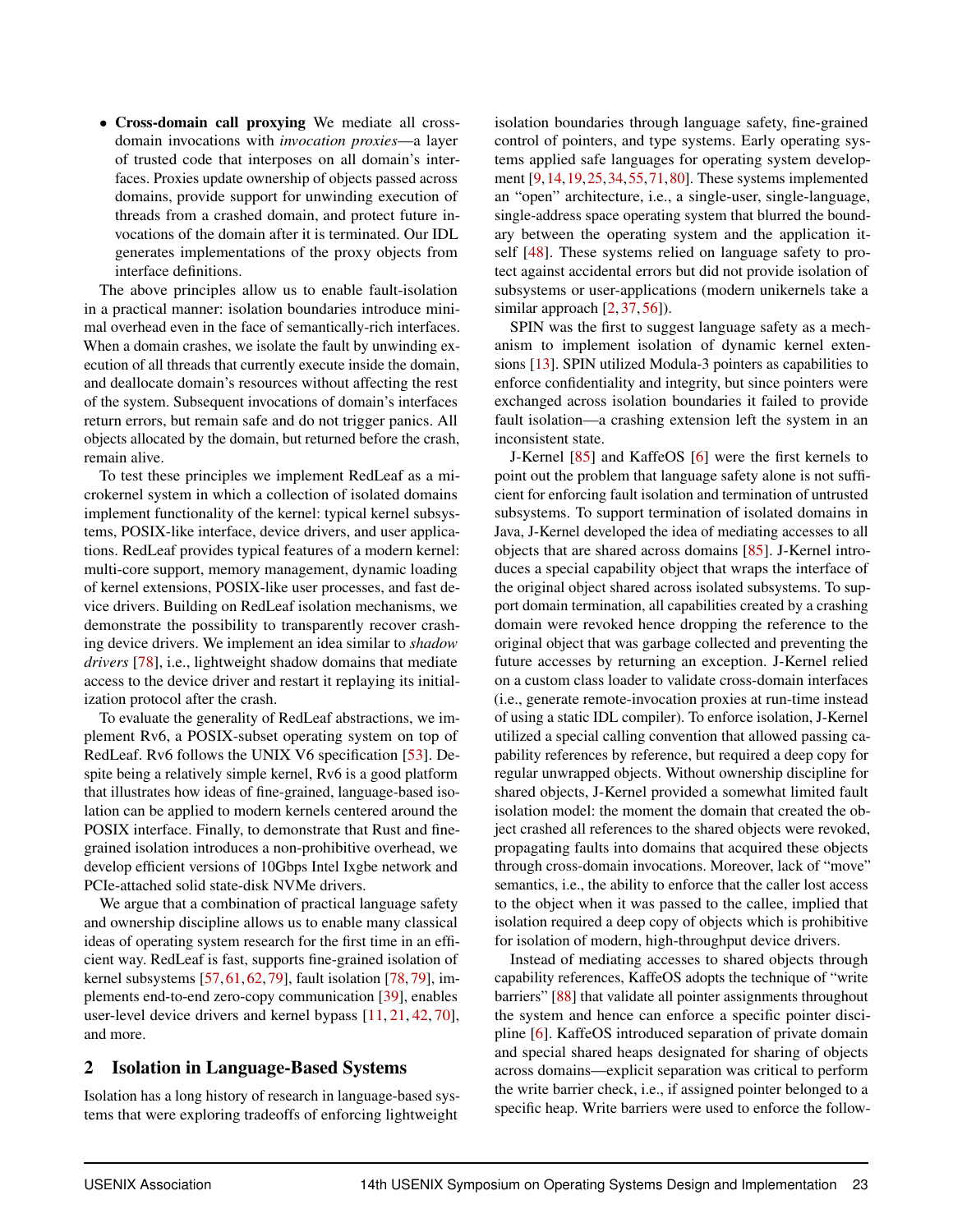ing invariants: 1) objects on the private heap were allowed to have pointers into objects on the shared heap, but 2) objects on the shared heap were constrained to the same shared heap. On cross-domain invocations, when a reference to a shared object was passed to another domain, the write barrier was used to validate the invariants, and also to create a special pair of objects responsible for reference counting and garbage collecting shared objects. KaffeOS had the following fault isolation model: when the creator of the object terminated, other domains retained access to the object (reference counting ensured that eventually objects were deallocated when all sharers terminated). Unfortunately, while other domains were able to access the objects after their creator crashed, it was not sufficient for clean isolation—shared objects were potentially left in an inconsistent state (e.g., if the crash happened halfway through an object update), thus potentially halting or crashing other domains. Similar to J-Kernel, isolation of objects required a deep copy on a cross-domain invocation. Finally, performance overhead of mediating all pointer updates was high.

Singularity OS introduced a new fault isolation model built around a statically enforced ownership discipline [\[39\]](#page-16-5). Similar to KaffeOS, in Singularity applications used isolated private heaps and a special "exchange heap" for shared objects. A pioneering design decision was to enforce *single ownership* of objects allocated on the exchange heap, i.e., only one domain could have a reference to an object on the shared heap at a time. When a reference to an object was passed across domains the ownership of the object was "moved" between domains (an attempt to access the object after passing it to another domain was rejected by the compiler). Singularity developed a collection of novel static analysis and verification techniques enforcing this property statically in a garbage collected Sing# language. Single ownership was key for a clean and practical fault isolation model—crashing domains were not able to affect the rest of the system—not only their private heaps were isolated, but a novel ownership discipline allowed for isolation of the shared heap, i.e., there was no way for a crashing domain to trigger revocation of shared references in other domains, or leave shared objects in an inconsistent state. Moreover, single ownership allowed secure isolation in a zero-copy manner, i.e., the move semantics guaranteed that the sender of an object was losing access to it and hence allowed the receiver to update the object's state knowing that the sender was not able to access new state or alter the old state underneath.

Building on the insights from J-Kernel, KaffeOS, and Singularity, our work develops principles for enforcing fault isolation in a safe language that enforces ownership. Similar to J-Kernel, we adopt wrapping of interfaces with proxies. We, however, generate proxies statically to avoid the run-time overhead. We rely on heap isolation similar to KaffeOS and Singularity. Our main reason for heap isolation is to be able to deallocate the domain's private heap without any seman-

tic knowledge of objects inside. We borrow move semantics for the objects on the shared heap to provide clean fault isolation and at the same time support zero-copy communication from Singularity. We, however, extend it with the read-only borrow semantics which we need to support transparent domain recovery without giving up zero-copy. Since we implement RedLeaf in Rust, we benefit from its ownership discipline that allows us to enforce the move semantics for objects on the shared heap. Building on a body of research on linear types [\[86\]](#page-19-2), affine types, alias types [\[18,](#page-15-12) [87\]](#page-19-4), and regionbased memory management [\[81\]](#page-18-14), and being influenced by languages like Sing# [\[29\]](#page-16-10), Vault [\[30\]](#page-16-11), and Cyclone [\[43\]](#page-16-12), Rust enforces ownership statically and without compromising usability of the language. In contrast to Singularity that heavily relies on the co-design of Sing# [\[29\]](#page-16-10) and its communication mechanisms, we develop RedLeaf's isolation abstractions exchangeable types, interface validation, and cross-domain call proxying—outside of the Rust language. This allows us to clearly articulate the minimal set of principles required to provide fault isolation, and develop a set of mechanisms implementing them independently from the language, that, arguably, allows adapting them to specific design tradeoffs. Finally, we make several design choices aimed at practicality of our system. We design and implement our isolation mechanisms for the most common, "migrating threads" model [\[31\]](#page-16-13) instead of messages [\[39\]](#page-16-5) to avoid a thread context switch on the critical cross-domain call path and allow a more natural programming idiom, e.g., in RedLeaf domain interfaces are just Rust traits.

#### 3 RedLeaf Architecture

RedLeaf is structured as a microkernel system that relies on lightweight language-based domains for isolation [\(Figure 1\)](#page-5-0). The microkernel implements functionality required to start threads of execution, memory management, domain loading, scheduling, and interrupt forwarding. A collection of isolated domains implement device drivers, personality of an operating system, i.e., the POSIX interface, and user applications [\(Section 4.5\)](#page-9-0). As RedLeaf does not rely on hardware isolation primitives, all domains and the microkernel run in ring 0. Domains, however, are restricted to safe Rust (i.e., microkernel and trusted libraries are the only parts of RedLeaf that are allowed to use unsafe Rust extensions).

We enforce the heap isolation invariant between domains. To communicate, domains allocate shareable objects from a global *shared heap* and exchange special pointers, remote references (RRef<T>), to objects allocated on the shared heap [\(Section 3.1\)](#page-5-1). The ownership discipline allows us to implement lightweight zero-copy communication across isolated domains [\(Section 3.1\)](#page-5-1).

Domains communicate via normal, typed Rust function invocations. Upon cross-domain invocation, the thread moves between domains but continues execution on the same stack. Domain developers provide an interface definition for the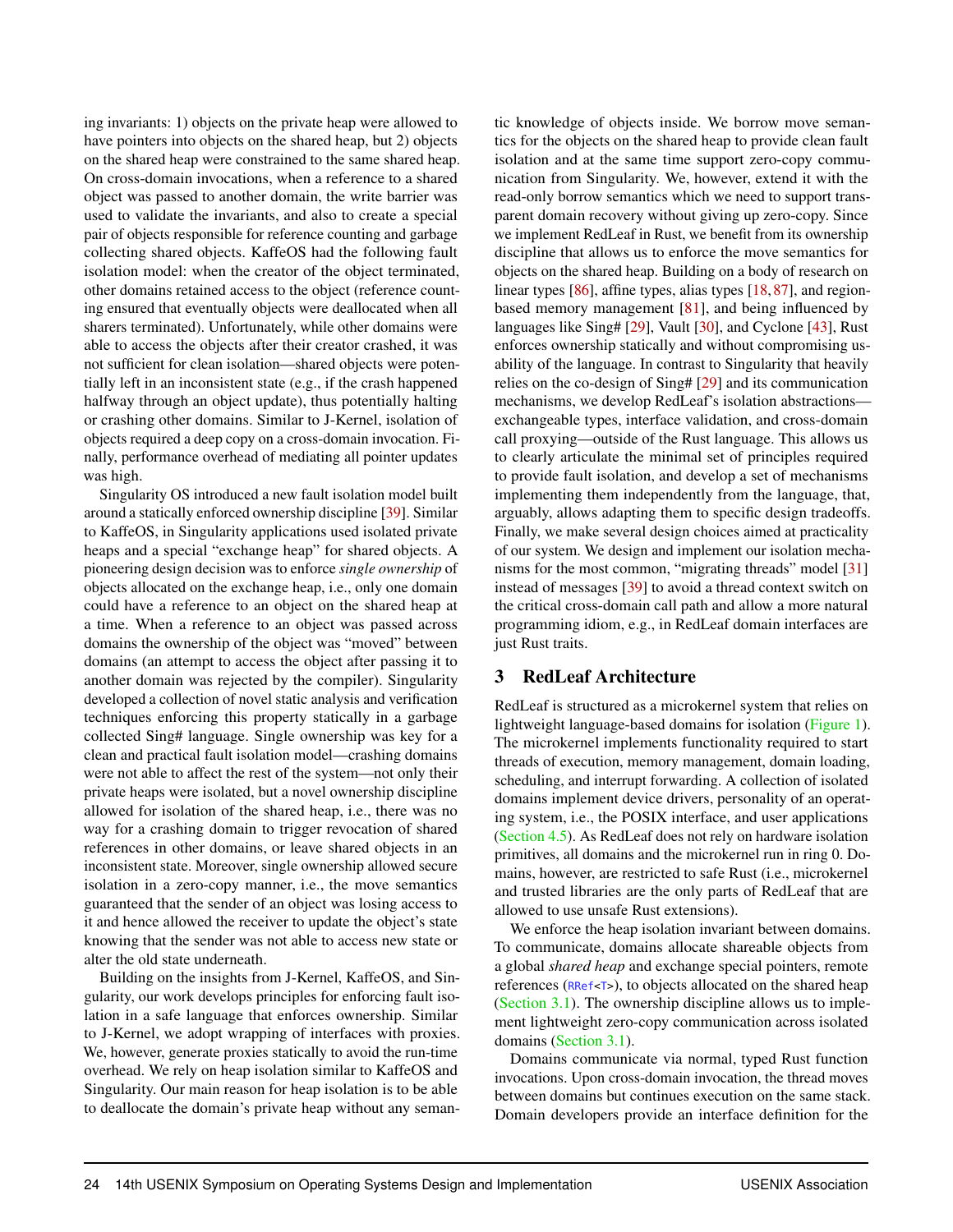<span id="page-5-0"></span>

Figure 1: RedLeaf architecture

domain's entry point and its interfaces. The RedLeaf IDL compiler automatically generates code for creating and initializing domains and checks the validity of all types passed across domain boundaries [\(Section 3.1.5\)](#page-7-0).

RedLeaf mediates all cross-domain communication with trusted proxy objects. Proxies are automatically generated from the IDL definitions by the IDL compiler [\(Section 3.1.5\)](#page-7-0). On every domain entry, the proxy checks if a domain is alive and if so, it creates a lightweight continuation that allows us to unwind execution of the thread if the domain crashes.

In RedLeaf references to objects and traits are capabilities. In Rust, a trait declares a set of methods that a type must implement hence providing an abstraction of an interface. To expose their functionality, domains exchange references to traits via cross-domain calls. We rely on capability-based access control [\[76\]](#page-18-8) to enforce the principle of least privilege and enable flexible operating system organizations: e.g., we implement several scenarios in which applications talk to the device driver directly bypassing the kernel, and even can link against device driver libraries leveraging DPDK-style user-level device driver access.

Protection model The core assumptions behind RedLeaf are that we trust (1) the Rust compiler to implement language safety correctly, and (2) Rust core libraries that use unsafe code, e.g., types that implement interior mutability, etc. RedLeaf's TCB includes the microkernel, a small set of

trusted RedLeaf crates required to implement hardware interfaces and low-level abstractions, device crates that provide a safe interface to hardware resources, e.g., access to DMA buffers, etc., the RedLeaf IDL compiler, and the RedLeaf trusted compilation environment. At the moment, we do not address vulnerabilities in unsafe Rust extensions, but again speculate that eventually all unsafe code will be verified for functional correctness [\[5,](#page-15-13) [8,](#page-15-14) [82\]](#page-18-15). Specifically, the RustBelt project provides a guide for ensuring that unsafe code is encapsulated within a safe interface [\[44\]](#page-17-11).

We trust devices to be non-malicious. This requirement can be relaxed in the future by using IOMMUs to protect physical memory. Finally, we do not protect against sidechannel attacks; while these are important, addressing them is simply beyond the scope of the current work. We speculate that hardware counter-measures to alleviate the information leakage will find their way in the future CPUs [\[41\]](#page-16-14).

#### <span id="page-5-1"></span>3.1 Domains and Fault Isolation

In RedLeaf domains are units of information hiding, fault isolation, and composition. Device drivers, kernel subsystems, e.g., file system, network stack, etc., and user programs are loaded as domains. Each domain starts with a reference to a microkernel system-call interface as one of its arguments. This interface allows every domain to create threads of execution, allocate memory, create synchronization objects, etc. By default, the microkernel system call interface is the only authority of the domain, i.e., the only interface through which the domain can affect the rest of the system. Domains however can define a custom type for an entry function requesting additional references to objects and interfaces to be passed when it is created. By default, we do not create a new thread of execution for the domain.

Every domain, however, can create threads from the init function called by the microkernel when the domain is loaded. Internally, the microkernel keeps track of all resources created on behalf of each domain: allocated memory, registered interrupt threads, etc. Threads can outlive the domain creating them as they enter other domains where they can run indefinitely. Those threads continue running until they return to the crashed domain and it is the last domain in their continuation chain.

Fault isolation RedLeaf domains provide support for *faultisolation*. We define fault isolation in the following manner. We say that a domain *crashes* and needs to be terminated when one of the threads that enters the domain panics. Panic potentially leaves objects reachable from inside the domain in an inconsistent state, making further progress of any of the threads inside the domain impractical (i.e., even if threads do not deadlock or panic, the results of the computation are undefined). Then, we say that the *fault is isolated* if the following conditions hold. First, we can unwind all threads running inside the crashing domain to the domain entry point and return an error to the caller. Second, subsequent attempts to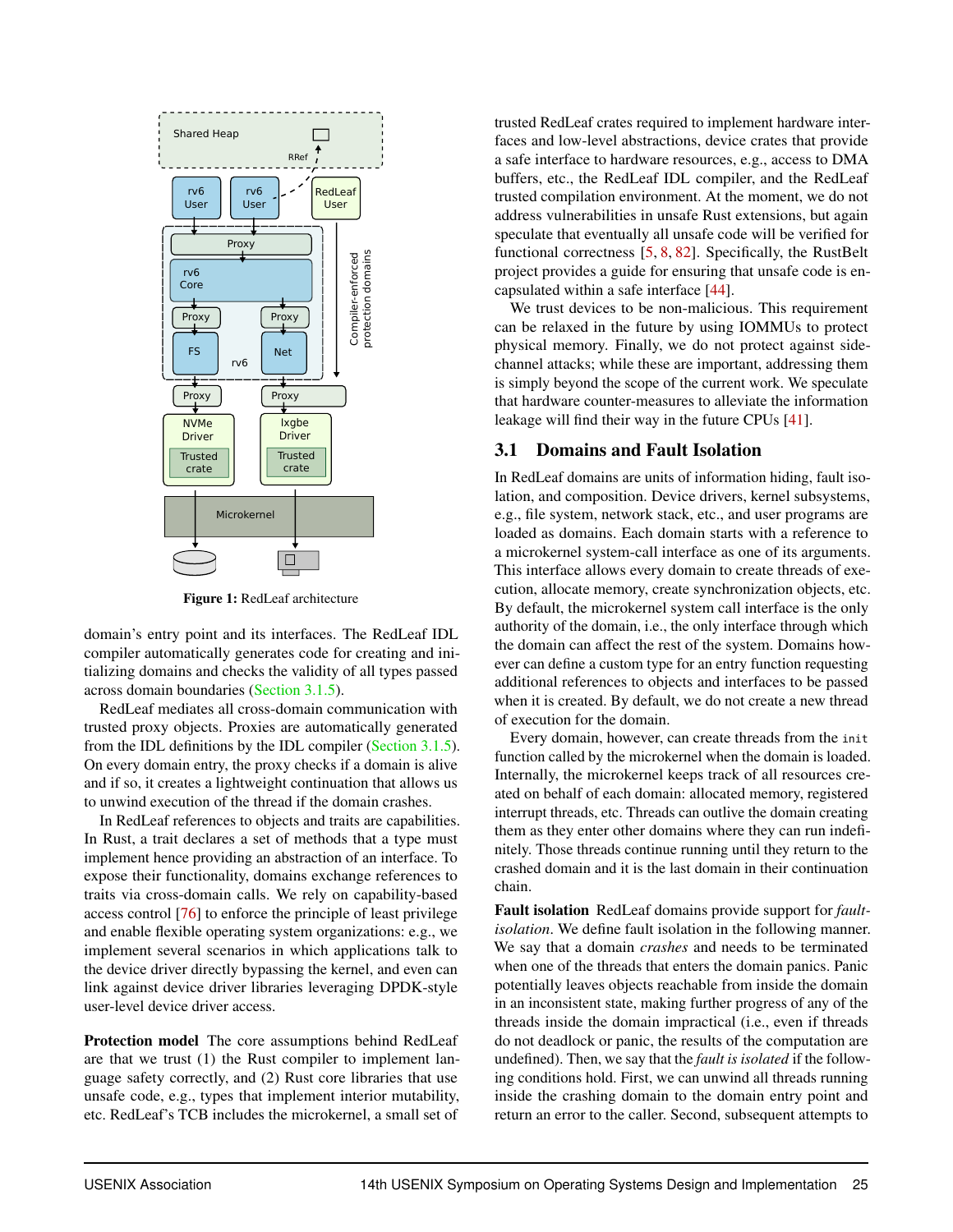<span id="page-6-0"></span>

Figure 2: Inter-domain communication. Domain A invokes method foo() of domain B. The proxy that interposes on the invocation moves the ownership of the object pointed by x between domains.

invoke the domain return errors but do not violate safety guarantees or result in panics. Third, all resources of the crashed domain can be safely deallocated, i.e., other domains do not hold references into the heap of the crashed domain (heap isolation invariant), and we can reclaim all resources owned by the domain without leaks. Fourth, threads in other domains continue execution, and can continue accessing objects that were allocated by the crashed domain, but were moved to other domains before the crash.

Enforcing fault isolation is challenging. In RedLeaf isolated subsystems export complex, semantically rich interfaces, i.e., domains are free to exchange references to interfaces and hierarchies of objects. We make several design choices that allow us to cleanly encapsulate domain's state and yet support semantically rich interfaces and zero-copy communication.

#### 3.1.1 Heap Isolation and Sharing

Private and shared heaps To provide fault isolation across domains and ensure safe termination of domains, we enforce *heap isolation* across domains, i.e., objects allocated on the private heap, stack, or global data section of the domain can not be reached from outside of the domain. This invariant allows us to safely terminate any domain at any moment of execution. Since no other domain holds pointers into the private heap of a terminated domain, it is safe to deallocate the entire heap.

To support efficient cross-domain communication, we provide a special, global *shared heap* for objects that can be sent across domains. Domains allocate objects on the shared heap in a way similar to the normal heap allocation with the Rust Box<T> type that allocates a value of type  $\tau$  on the heap. We construct a special type, *remote reference* or RRef<T>, that allocates a value of type  $\tau$  on the shared heap [\(Figure 2\)](#page-6-0). RRef<T> consists of two parts: a small metadata and the value itself. The RRef<T> metadata contains an identifier of the domain currently owning the reference, borrow counter, and type information for the value. The RRef<T> metadata along with the value are allocated on the shared heap that allows RRef<T> to outlive the domain that originally allocates it.

Memory allocation on the domain heap To provide encapsulation of domain's private heap, we implement a two-level memory allocation scheme. At the bottom, the microkernel provides domains with an interface for allocating untyped coarse-grained memory regions (larger than one page). Each coarse-grained allocation is recorded in the *heap registry*. To serve fine-grained typed allocations on the domain's private heap, each domain links against a trusted crate that provides the Rust memory allocation interface, Box<T>. Domain heap allocations follow the rules of the Rust's ownership discipline, i.e., objects are deallocated when they go out of scope. The two-level scheme has the following benefit: allocating only large memory regions, the microkernel records all memory allocated by the domain without significant performance overheads. If the domain panics, the microkernel walks the registry of all untyped memory regions allocated by the allocator assigned to the domain and deallocates them without calling any destructors. Such untyped, coarse-grained deallocation is safe as we ensure the heap isolation invariant: other domains have no references into the deallocated heap.

#### 3.1.2 Exchangeable Types

Objects allocated on the shared heap are subject to the following rule: they can be composed of only of *exchangeable* types. Exchangeable types enforce the invariant that objects on the shared heap cannot have pointers into private or shared heaps, but can have RRef<T>s to other objects allocated on the shared heap. RedLeaf's IDL compiler validates this invariant when generating interfaces of the domain [\(Section 3.1.5\)](#page-7-0). We define exchangeable types as the following set: 1) RRef<T> itself, 2) a subset of Rust primitive Copy types, e.g., u32, u64, but not references in the general case, nor pointers, 3) anonymous (tuples, arrays) and named (enums, structs) composite types constructed out of exchangeable types, 4) references to traits with methods that receive exchangeable types. Also, all trait methods are required to follow the following calling convention that requires them to return the RpcResult<T> type to support clean abort semantics for threads returning from crashing domains [\(Section 3.1\)](#page-5-1). The IDL checks interface definition and validates that all types are well-formed [\(Section 3.1.5\)](#page-7-0).

#### 3.1.3 Ownership Tracking

In RedLeaf RRef<T>s can be freely passed between domains. We allow RRef<T>s to be moved or borrowed immutably. However, we implement an ownership discipline for RRef<T>s that is enforced on cross-domain invocations. Ownership tracking allows us to safely deallocate objects on the shared heap owned by a crashing domain. The metadata section of the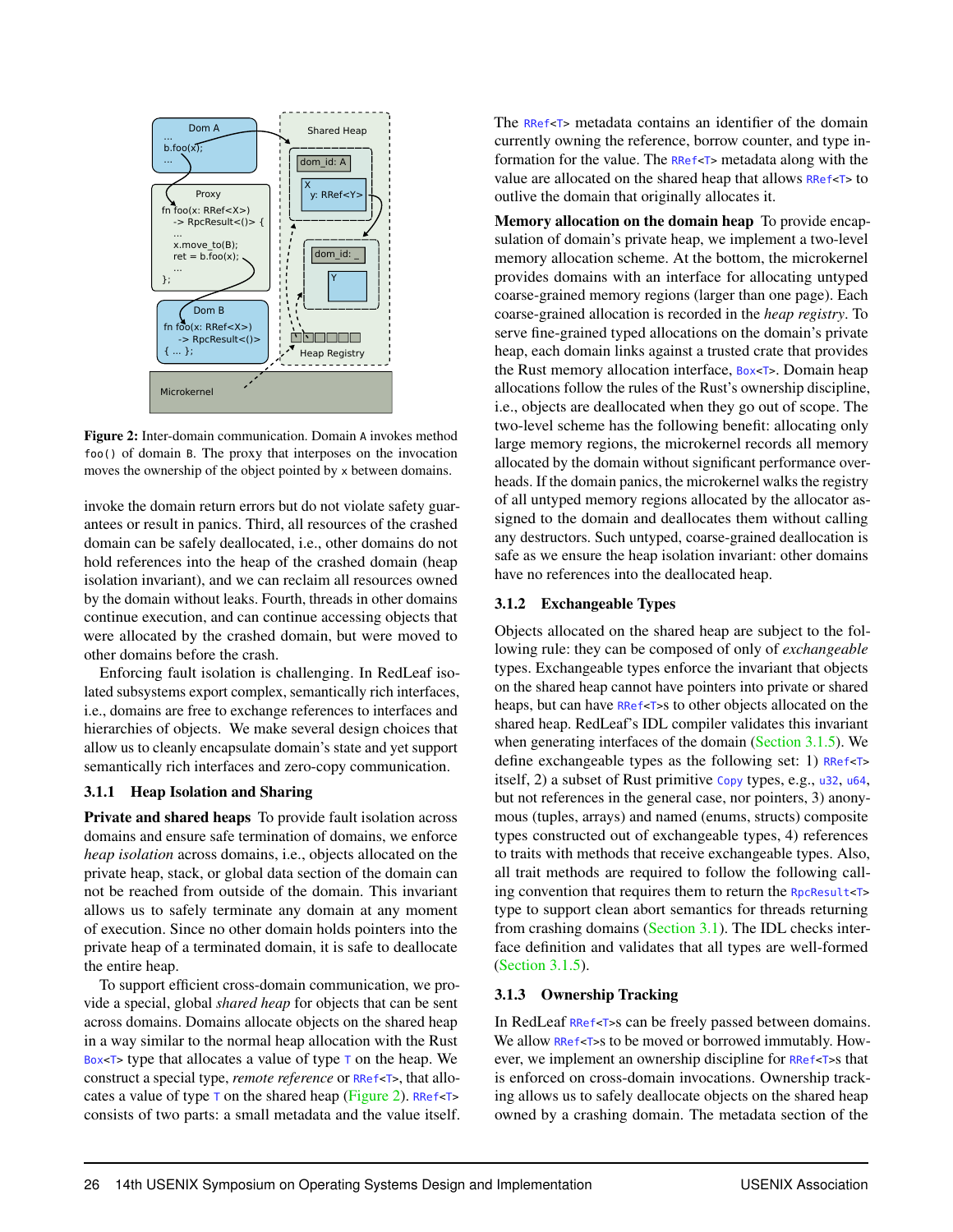RRef<T> keeps track of the owner domain and the number of times it was borrowed immutably on cross-domain invocations.

Initially, RRef<T> is owned by the domain that allocates the reference. If the reference is *moved* to another domain in a cross-domain call, we change the owner identifier inside RRef<T> moving ownership from one domain to another. All cross-domain communication is mediated by trusted proxies, so we can securely update the owner identifier from the proxy. Rust's ownership discipline ensures that there is always only one remote reference to the object inside the domain, hence when the reference is moved between domains on a crossdomain call, the caller loses access to the object passing it to the callee. If the reference is *borrowed immutably* in a cross-domain call, we do not change the owner identifier inside RRef<T>, but instead increment the counter that tracks the number of times RRef<T> was borrowed.

Recursive references RRef<T>s can form hierarchies of objects. To avoid moving all RRef<T>s in the hierarchy recursively on a cross-domain invocation, only the root of the object hierarchy has a valid owner identifier (in [Figure 2](#page-6-0) only object <sup>X</sup> has a valid domain identifier <sup>A</sup>, object <sup>Y</sup> does not). Upon a cross-domain call, the root RRef<T> is updated by the proxy which changes the domain identifier to move ownership of the RRef<T> between domains. This requires a special scheme for deallocating RRef<T>s in case of a crash: we scan the entire RRef<T> registry to clean up resources owned by a crashing domain. To prevent deallocation of children objects of the hierarchy, we rely on the fact that they do not have a valid RRef<T> identifier (we skip them during the scan). The drop method of the root RRef<T> object walks the entire hierarchy and deallocates all children objects (RRef<T>s cannot form cycles). Note, we should carefully handle the case when an RRef<T> is taken out of the hierarchy. To deallocate this RRef<T> correctly we need to assign it a valid domain identifier, i.e., <sup>Y</sup> gets a proper domain identifier when it is moved out from <sup>X</sup>. We mediate RRef<T> field assignments with trusted accessor methods. We generate accessor methods that provide the only way to take out an RRef<T> from an object field. This allows us to mediate the move operation and update the domain identifier for the moved RRef<T>. Note that accessors cannot be enforced for the unnamed composite types, e.g., arrays and tuples. For these types we update ownership of all composite elements upon crossing the domain boundary.

Reclaiming shared heap Ownership tracking allows us to deallocate objects that are currently owned by the crashing domain. We maintain a global registry of all allocated RRef<T>s [\(Figure 2\)](#page-6-0). When a domain panics, we walk through the registry and deallocate all references that are owned by the crashing domain. We defer deallocation if RRef<T> was borrowed until the borrow count drops to zero. Deallocation of each RRef<T> requires that we have a drop method for each RRef<T> type and can identify the type of the reference dynamically. Each RRef<T> has a unique type identifier generated by the

IDL compiler (the IDL knows all RRef<T> types in the system as it generates all cross-domain interfaces). We store the type identifier along with the RRef<T> and invoke the appropriate drop method to correctly deallocate any, possibly, hierarchical data structure on the shared heap.

#### 3.1.4 Cross-Domain Call Proxying

To enforce fault isolation, RedLeaf relies on *invocation proxies* to interpose on all cross-domain invocations [\(Figure 2\)](#page-6-0). A proxy object exposes an interface identical to the interface it mediates. Hence the proxy interposition is transparent to the user of the interface. To ensure isolation and safety, the proxy implements the following inside each wrapped function: 1) The proxy checks if the domain is alive before performing the invocation. If the domain is alive, the proxy records the fact that the thread moves between domains by updating its state in the microkernel. We use this information to unwind all threads that happen to execute inside the domain when it crashes. 2) For each invocation, the proxy creates a lightweight continuation that captures the state of the thread right before the cross-domain invocation. The continuation allows us to unwind execution of the thread, and return an error to the caller. 3) The proxy moves ownership of all  $RRef < T > S$ passed as arguments between domains, or updates the borrow count for all references borrowed immutably. 4) Finally, the proxy wraps all trait references passed as arguments: the proxy creates a new proxy for each trait and passes the reference to the trait implemented by that proxy.

Thread unwinding To unwind execution of a thread from a crashing domain, we capture the state of the thread right before it enters the callee domain. For each function of the trait mediated by the proxy, we utilize an assembly trampoline that saves all general registers into a *continuation*. The microkernel maintains a stack of continuations for each thread. Each continuation contains the state of all general registers and a pointer to an error handling function that has the signature identical to the function exported by the domain's interface. If we have to unwind the thread, we restore the stack to the state captured by the continuation, and invoke the error handling function on the same stack and with the same values of general registers. The error handling function returns an error to the caller.

To cleanly return an error in case of a crash, we enforce the following calling convention for all cross-domain invocations: every cross-domain function must return RpcResult<T>, an enumerated type that either holds the returned value or an error [\(Figure 3\)](#page-8-0). This allows us to implement the following invariant: functions unwound from the crashed domain never return corrupted data, but instead return an R<sub>pcResult<T></sub> error.

#### <span id="page-7-0"></span>3.1.5 Interface Validation

RedLeaf's IDL compiler is responsible for validation of domain interfaces and generation of proxy code required for enforcing the ownership discipline on the shared heap. RedLeaf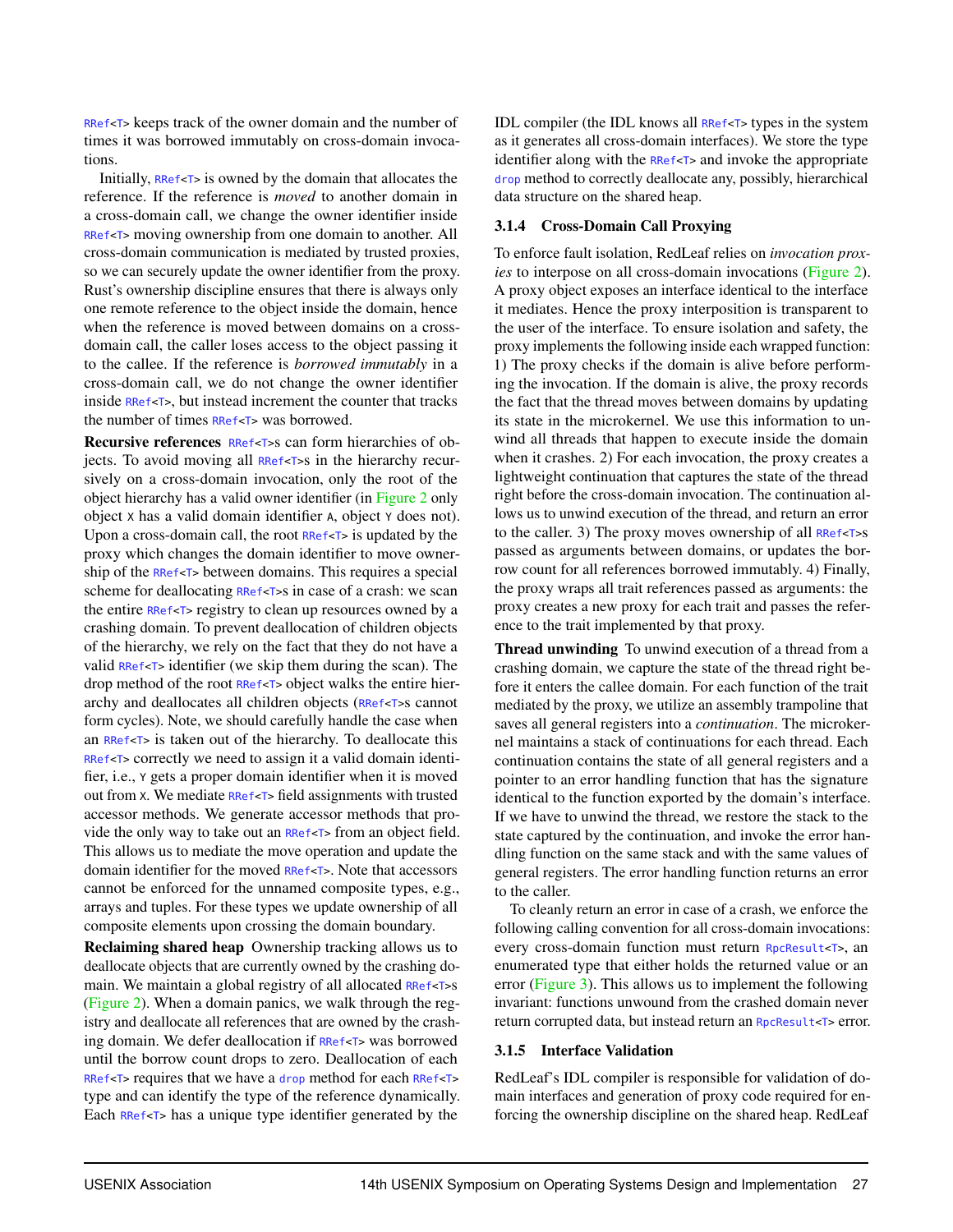```
pub trait BDev {
 fn read(&self, block: u32, data: RRef<[u8; BSIZE]>)
       -> RpcResult<RRef<[u8; BSIZE]>>;
 fn write(&self, block: u32, data: &RRef<[u8; BSIZE]>)
      -> RpcResult<()>;
}
#[create]
pub trait CreateBDev {
 fn create(&self, pci: Box<dyn PCI>)
   -> RpcResult<(Box<dyn Domain>, Box<dyn BDev>)>
}
```
Figure 3: BDev domain IDL interface definitions.

IDL is a subset of Rust extended with several attributes to control generation of the code [\(Figure 3\)](#page-8-0). This design choice allows us to provide developers with the familiar Rust syntax and also re-use Rust's parsing infrastructure.

To implement an abstraction of an interface, we rely on Rust's *traits*. Traits provide a way to define a collection of methods that a type has to implement to satisfy the trait, hence defining a specific behavior. For example, the BDev trait requires any type that provides it to implement two methods: read() and write() [\(Figure 3\)](#page-8-0). By exchanging references to trait objects domains connect to the rest of the system and establish communication with other domains.

Each domain provides an IDL definition for the *create* trait that allows any domain that has access to this trait to create domains of this type [\(Figure 3\)](#page-8-0). Marked with the #[create] attribute, the create trait both defines the type of the domain entry function, and the trait that can be used to create the domain. Specifically, the entry function of the BDev domain takes the PCI trait as an argument and returns a pointer to the BDev interface. Note that when the BDev domain is created along with the BDev interface, the microkernel also returns the Domain trait that allows creator of the domain to control it later. The IDL generates Rust implementations of both the create trait and the microkernel code used to create the domain of this type.

Interface validation We perform interface validation as a static analysis pass of the IDL compiler. The compiler starts by parsing all dependent IDL files creating a unified abstract syntax tree (AST), which is then passed to validation and generation stages. During the interface validation pass, we use the AST to extract relevant information for each type that we validate. Essentially, we create a graph that encodes information about all types and relationships between them. We then use this graph to verify that each type is exchangeable and that all isolation constraints are satisfied: methods of cross-domain interfaces return RpcResult<T>, etc.

## 3.2 Zero-copy Communication

A combination of the Rust's ownership discipline and the single-ownership enforced on the shared heap allows us to provide isolation without sacrificing end-to-end zero-copy across the system. To utilize zero-copy communication, domains allocate objects on the shared heap with using the

RRef<T> type. On every cross-domain invocation a mutable reference (a reference that provides writable access to the object) is moved between domains, or an immutable reference can be borrowed. If the invocation succeeds, i.e., the callee domain does not panic, a set of RRef<T>s might be returned by the callee moving the ownership to the caller. In contrast to Rust itself, we do not allow borrowing of mutable references. Borrowing of mutable references may result in an inconsistent state in the face of a domain crash when damaged objects are returned to the caller after the thread is unwound. Hence, we require all mutable references to be moved and returned explicitly. If a domain crashes, instead of a reference an RpcResult<T> error is returned.

Zero-copy is challenging in the face of crashing domains and the requirement to provide transparent recovery. A typical recovery protocol re-starts the crashing domain and re-issues the failing domain call, trying to conceal the crash from the caller. This often requires that objects passed as arguments in the re-started invocation are available inside the recovery domain. It is possible to create a copy of each object before each invocation, but this introduces significant overhead. To recover domains without additional copies, we rely on support for immutable borrowing of RRef<T>s on cross-domain invocations. For example, the write() method of the BDev interface borrows an immutable reference to the data written to the block device [\(Figure 3\)](#page-8-0). If an immutable reference is borrowed by the domain, Rust's type system guarantees that the domain cannot modify the borrowed object. Hence, even if the domain crashes, it is safe to return the unmodified read-only object to the caller. The caller can re-issue the invocation as part of the recovery protocol providing the immutable reference as an argument again. This allows implementing transparent recovery without creating backup copies of arguments on each invocation that can potentially crash.

## 4 Implementation

While introducing a range of novel abstractions, we guide the design of RedLeaf by principles of practicality and performance. To a degree, RedLeaf is designed as a replacement for full-featured, commodity kernels like Linux.

## 4.1 Microkernel

The RedLeaf microkernel provides a minimal interface for creating and loading isolated domains, threads of execution, scheduling, low-level interrupt dispatch, and memory management. RedLeaf implements memory management mechanisms similar to Linux—a combination of buddy [\[46\]](#page-17-12) and slab [\[16\]](#page-15-15) allocators provides an interface for heap allocation inside the microkernel (the Box<T> mechanism). Each domain runs its own allocator internally and requests regions of memory directly from the kernel buddy allocator.

We implement the low-level interrupt entry and exit code in assembly. While Rust provides support for the *x86-interrupt* function ABI (a way to write a Rust function that takes the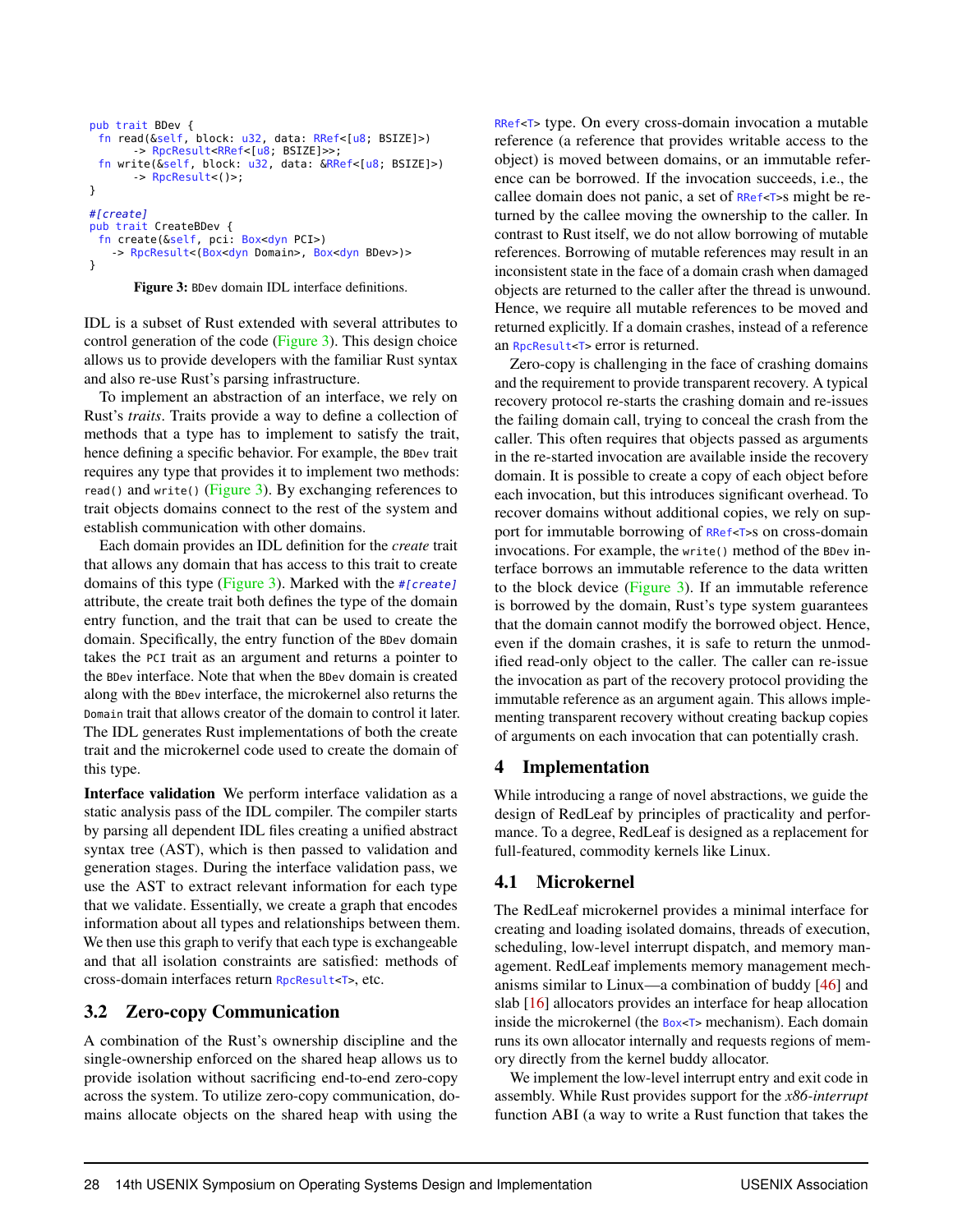x86 interrupt stack frame as an argument), in practice, it is not useful as we need the ability to interpose on the entry and exit from the interrupt, for example, to save all CPU registers.

In RedLeaf device drivers are implemented in user domains (the microkernel itself does not handle any device interrupts besides timer and NMI). Domains register threads as interrupt handlers for device-generated interrupts. For each external interrupt, the microkernel maintains a list of threads waiting for an interrupt. The threads are put back on the scheduler run queue when the interrupt is received.

## 4.2 Dynamic Domain Loading

In RedLeaf domains are compiled independently from the kernel and are loaded dynamically. Rust itself provides no support for dynamic extensions (except Splinter [\[47\]](#page-17-1), existing Rust systems statically link all the code they execute [\[7,](#page-15-16) [50,](#page-17-2) [68\]](#page-18-12)). Conceptually, the safety of dynamic extensions relies on the following invariant: types of all data structures that cross a domain boundary, including the type of the entry point function, and all types passed through any interfaces reachable through the entry function are the same, i.e., have identical meaning and implementation, across the entire system. This ensures that even though parts of the system are compiled separately type safety guarantees are preserved across domain boundaries.

To ensure that types have the same meaning across all components of the system, RedLeaf relies on a *trusted compilation environment*. This environment allows the microkernel to check that domains are compiled against the same versions of IDL interface definitions, and with the same compiler version, and flags. When a domain is compiled, the trusted environment signs the fingerprint that captures all IDL files, and a string of compiler flags. The microkernel verifies the integrity of the domain when it is loaded. Additionally, we enforce that domains are restricted to only safe Rust, and link against a white-listed set of Rust libraries.

Code generation Domain creation and loading rely on the code generated by the IDL compiler [\(Figure 4\)](#page-10-0). IDL ensures safety at domain boundaries and allows support for user-defined domain interfaces. From the definitions of do-main interfaces [\(Figure 4,](#page-10-0)  $(1)$ ) and its create function  $(2)$ ) the IDL generates the following code: 1) Rust implementations of all interfaces  $(3)$  and the create  $(4)$  trait, 2) a trusted entry point function  $(5)$  that is placed in the domain's build tree and compiled along with the rest of the domain to ensure that domain's entry function matches the domain create code, hence preserving safety on the domain boundary, 3) a microkernel domain create function that creates domains with a specific type signature of the entry point function  $(6)$ , and 4) implementation of the proxy for this interface  $(7)$ . By controlling the generation of the entry point, we ensure that the types of the entry function inside the microkernel and inside the domain match. If a domain tries to violate safety by changing the type of its entry function the compilation fails.

## 4.3 Safe Device Drivers

In RedLeaf device drivers are implemented as regular domains with no additional privileges. Like other domains they are restricted to the safe subset of Rust. To access the hardware, we provide device drivers with a collection of trusted crates that implement a safe interface to the hardware interface of the device, e.g., access to device registers and its DMA engines. For example, the ixgbe device crate provides access to the BAR region of the device, and abstracts its submit and receive queues with the collection of methods for adding and removing requests from the buffers.

Device driver domains are created by the init domain when the system boots. Each PCI device takes a reference to the PCI trait that is implemented inside the pci domain. Similar to other driver domains, the PCI driver relies on a trusted crate to enumerate all hardware devices on the bus. The trusted crate constructs BARAddr objects that contain addresses of PCI BAR regions. We protect each BARAddr object with a custom type, so it can only be used inside the trusted device crate that implements access to this specific BAR region. The pci domain probes device drivers with matching device identifiers. The driver receives a reference to the **BARAddr** object and starts accessing the device via its trusted crate.

## 4.4 Device Driver Recovery

Lightweight isolation mechanisms and clean domain interfaces allow us to implement transparent device driver recovery with shadow drivers [\[78\]](#page-18-6). We develop shadow drivers as normal unprivileged RedLeaf domains. Similar to proxy objects, the shadow driver wraps the interface of the device driver and exposes an identical interface. In contrast to the proxy which is relatively simple and can be generated from the IDL definition, the shadow driver is intelligent as it implements a driver-specific recovery protocol. The shadow driver interposes on all communication with the driver. During normal operation, the shadow passes all calls to the real device driver. However, it saves all information required for the recovery of the driver (e.g., references to PCI trait, and other parts of the device initialization protocol). If the driver crashes, the shadow driver receives an error from the proxy domain. The proxy itself receives the error when the thread is unwound through the continuation mechanism. Instead of returning an error to its caller, the shadow triggers the domain recovery protocol. It creates a new driver domain and replays its initialization protocol, by interposing on all external communication of the driver.

## <span id="page-9-0"></span>4.5 Rv6 Operating System Personality

To evaluate the generality of RedLeaf's abstractions, we implemented Rv6, a POSIX-subset operating system on top of RedLeaf. At a high-level, Rv6 follows the implementation of the xv6 operating system [\[73\]](#page-18-16), but is implemented as a collection of isolated RedLeaf domains. Specifically, we implement Rv6 as the following domains: the core kernel, file system,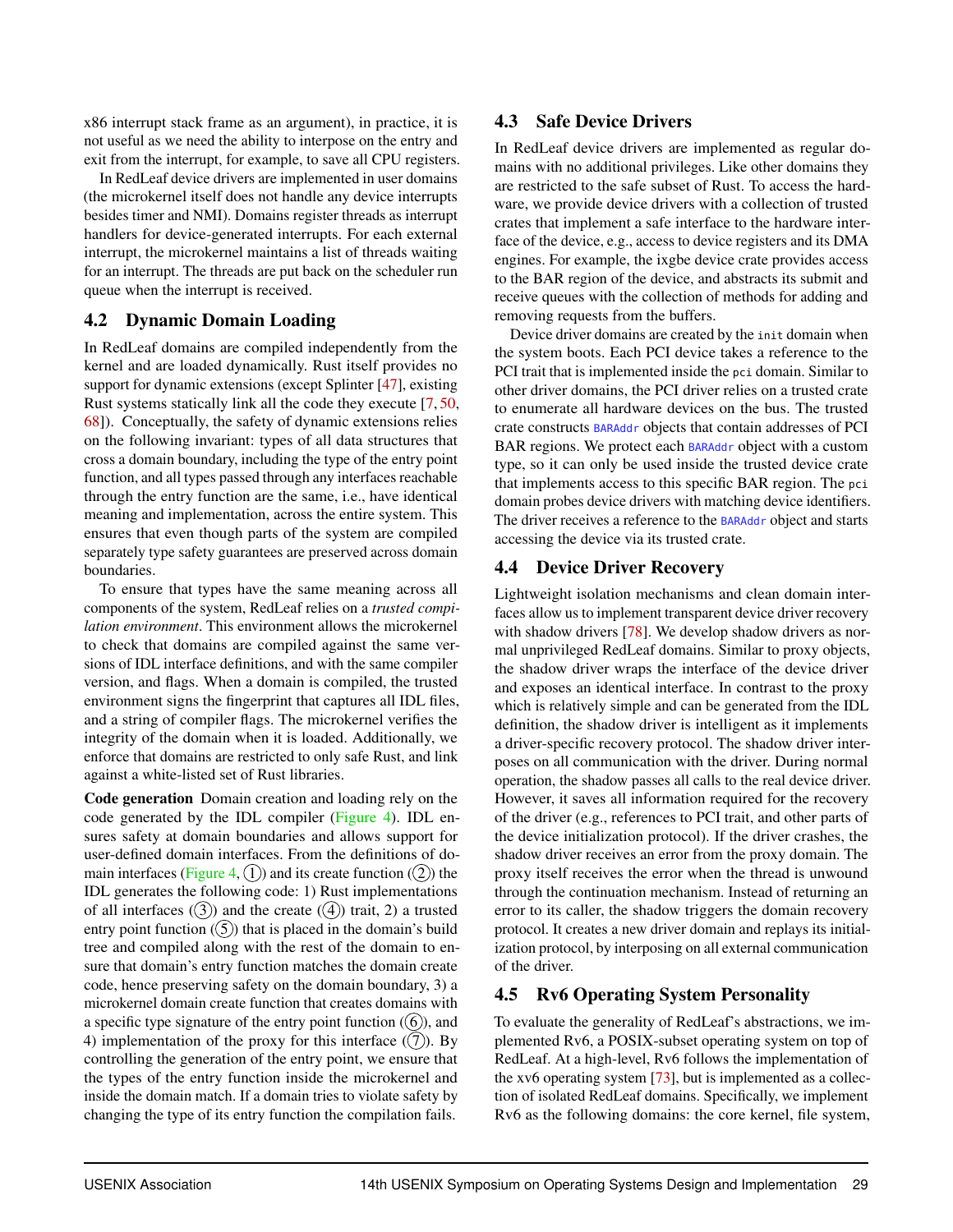<span id="page-10-0"></span>

Figure 4: IDL code generation

network stack subsystem, network and disk device drivers, and collection of user domains. User domains communicate with the core kernel through the Rv6 system call interface. The core kernel dispatches the system call to either the file system or a network stack. The file system itself communicates with one of the RedLeaf block device drivers to get access to disk. We implemented three block device drivers: in-memory, AHCI, and NVMe. The file system implements journaling, buffer cache, inode, and naming layers. The network subsystem implements the TCP/IP stack and connects to the network device driver (we currently implement only one driver that supports a 10Gbps Intel Ixgbe device). We do not support the full semantics of the fork() system call as we do not rely on address spaces and hence cannot virtualize and clone the address space of the domain. Instead, we provide a combination of create system calls that allow user applications to load and start new domains [\[10\]](#page-15-17). Rv6 boots into a shell that supports pipes and I/O redirection and can start other applications similar to a typical UNIX system.

#### 5 Evaluation

We conduct all experiments in the openly-available CloudLab network testbed  $[72]$ .<sup>[2](#page-10-1)</sup> For network-based experiments, we utilize two CloudLab c220g2 servers configured with two Intel E5-2660 v3 10-core Haswell CPUs running at 2.6 GHz, 160 GB RAM, and a dual-port Intel X520 10Gb NIC. We run our NVMe benchmarks on a CloudLab d430 node that is configured with two 2.4 GHz 64-bit 8-Core E5-2630 Haswell CPUs, and a PCIe-attached 400GB Intel P3700 Series SSD. Linux machines run 64-bit Ubuntu 18.04 with a 4.8.4 kernel configured without any speculative execution attack mitigations as recent Intel CPUs address a range of speculative execution attacks in hardware. All RedLeaf experiments are performed on bare-metal hardware. In all the experiments, we disable hyper-threading, turbo boost, CPU idle states, and frequency scaling to reduce the variance in benchmarking.

#### 5.1 Overheads of Domain Isolation

Language based isolation versus hardware mechanisms To understand the benefits of language-based isolation over traditional hardware mechanisms, we compare RedLeaf's

<span id="page-10-2"></span>

| Operation                                                 | Cycles |
|-----------------------------------------------------------|--------|
| seL <sub>4</sub>                                          | 834    |
| <b>VMFUNC</b>                                             | 169    |
| VMFUNC-based call/reply invocation                        | 396    |
| RedLeaf cross-domain invocation                           | 124    |
| RedLeaf cross-domain invocation (passing an RRef <t>)</t> | 141    |
| RedLeaf cross-domain invocation via shadow                | 279    |
| RedLeaf cross-domain via shadow (passing an RRef <t>)</t> | 297    |

Table 1: Language-based cross-domain invocation vs hardware isolation mechanisms.

cross-domain calls with the synchronous IPC mechanism implemented by the seL4 microkernel [\[27\]](#page-16-15), and a recent kernelisolation framework that utilizes VMFUNC-based extended page table (EPT) switching  $[62]$ . We choose seL4 as it implements the fastest synchronous IPC across several modern microkernels [\[58\]](#page-17-13). We configure seL4 without meltdown mitigations. On the c220g2, server seL4 achieves the crossdomain invocation latency of 834 cycles [\(Table 1\)](#page-10-2).

Recent Intel CPU introduces two new hardware isolation primitives—memory protection keys (MPK) and EPT switching with VM functions—provide support for memory isolation with overheads comparable to system calls [\[83\]](#page-18-18) (99- 105 cycles for MPK [\[38,](#page-16-16) [83\]](#page-18-18) and 268-396 cycles for VM-FUNC [\[38,](#page-16-16)[58,](#page-17-13)[62,](#page-17-8)[83\]](#page-18-18)). Unfortunately, both primitives require complex mechanisms to enforce isolation, e.g., binary rewriting [\[58,](#page-17-13) [83\]](#page-18-18), protection with hardware breakpoints [\[38\]](#page-16-16), execution under control of a hypervisor [\[54,](#page-17-14) [58,](#page-17-13) [62\]](#page-17-8). Moreover, since neither MPK nor EPT switching are designed to support isolation of privileged ring 0 code, additional techniques are required to ensure isolation of kernel subsystems [\[62\]](#page-17-8).

To compare the performance of EPT-based isolation with language-based techniques we use in RedLeaf, we configure LVDs, a recent EPT-based kernel isolation framework [\[62\]](#page-17-8) to perform ten million cross-domain invocations and measure the latency in cycles with the RDTSC instruction. In LVDs, the cross-domain call relies on the VMFUNC instruction to switch the root of the EPT and selects a new stack in the callee domain. LVDs, however, require no additional switches of a privilege level or a page-table. A single VMFUNC instruction takes 169 cycles, while a complete call/reply invocation takes 396 cycles on the c220g2 server [\(Table 1\)](#page-10-2).

In RedLeaf, a cross-domain call is initiated by invoking

<span id="page-10-1"></span><sup>2</sup>RedLeaf is available at [https://mars-research.github.io/](https://mars-research.github.io/redleaf) [redleaf](https://mars-research.github.io/redleaf).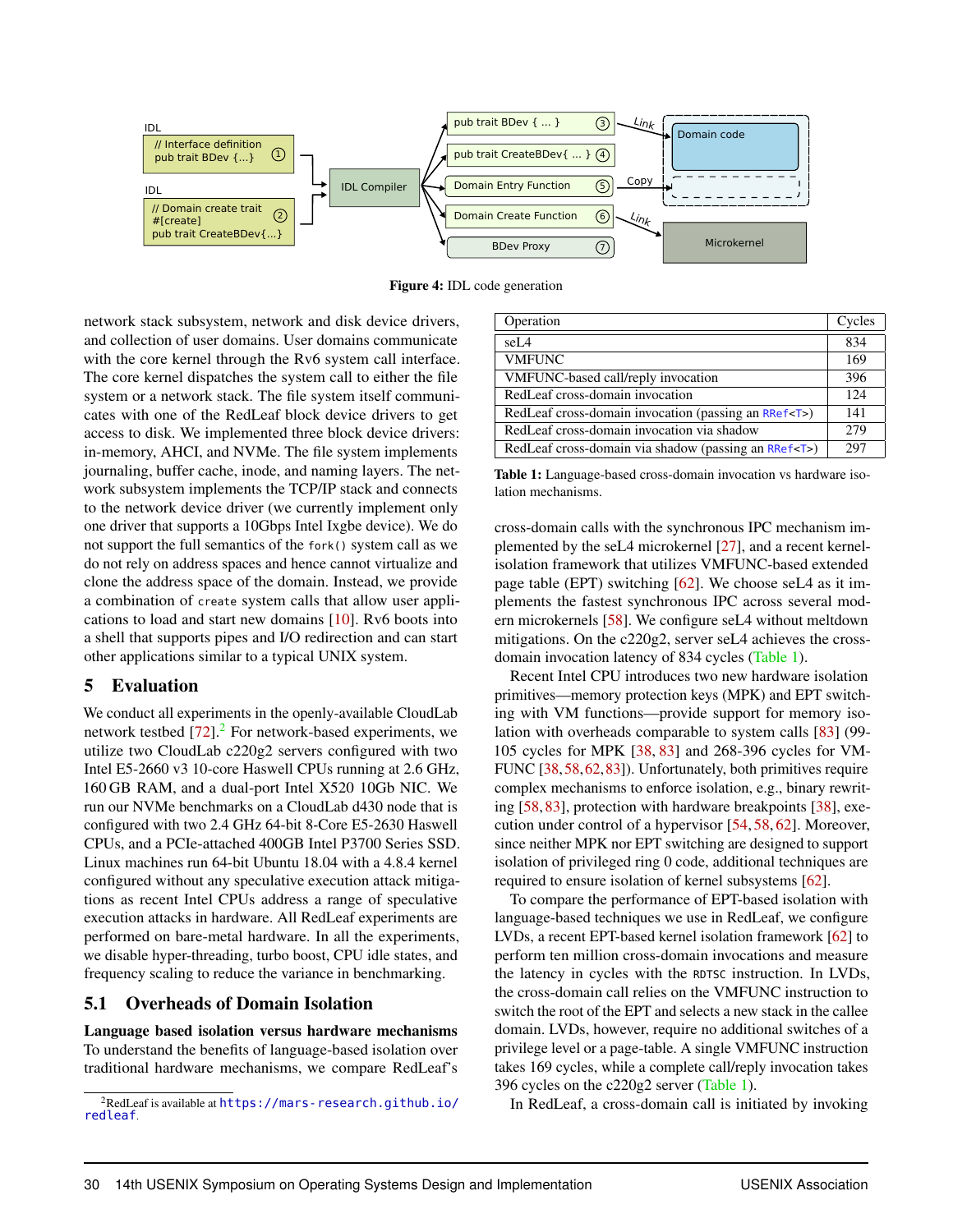the trait object provided by the proxy domain. The proxy domain uses a microkernel system call to move the thread from the callee to the caller domain, creates continuation to unwind the thread to the entry point in case the invocation fails, and invokes the trait of the callee domain. On the return path, a similar sequence moves the thread from the callee domain back into the caller. In RedLeaf, a null cross-domain invocation via a proxy object [\(Table 1\)](#page-10-2) introduces an overhead of 124 cycles. Saving the state of the thread, i.e., creating continuation, takes 86 cycles as it requires saving all general registers. Passing one RRef<T> adds an overhead of 17 cycles as RRef<T> is moved between domains. To understand the lowlevel overhead of transparent recovery, we measure the latency of performing the same invocation via a shadow domain. In case of a shadow the invocation crosses two proxies and a userbuilt shadow domain and takes 286 cycles due to additional crossing of proxy and shadow domains.

Most recent Intel CPUs implement support for ring 0 enforcement of memory protection keys, protection keys supervisor (PKS) [\[3\]](#page-15-18), finally enabling low-overhead isolation mechanism for the privileged kernel code. Nevertheless, even with low-overhead hardware isolation mechanisms, a zerocopy fault-isolation scheme requires ownership discipline for shared objects that arguably requires support from the programming language, i.e., either a static analysis [\[39\]](#page-16-5) or a type system that can enforce single-ownership.

Overheads of Rust Memory safety guarantees of Rust come at a cost. In addition to the checks required to ensure safety at runtime, some Rust abstractions have a non-zero runtime cost, e.g., types that implement interior mutability, option types, etc. To measure the overheads introduced by Rust language itself, we develop a simple hash table that uses an open-addressing scheme and relies on the Fowler–Noll–Vo (FNV) hashing function with linear probing to store eight byte keys and values. Using the same hashing logic, we develop three implementations: 1) in plain C, 2) in idiomatic Rust (the style encouraged by the Rust programming manual), and 3) in C-style Rust that essentially uses C programming idioms but in Rust. Specifically, in C-style Rust, we avoid 1) using higherorder functions and 2) the Option<T> type that we utilize in the idiomatic code to distinguish between the occupied and unoccupied entries in the table. Without the Option<T> type that adds at least one additional byte to the key-value pair, we benefit from a tight, cache-aligned representation of key-value pairs in memory to avoid additional cache misses. We vary the number of entries in the hash table from  $2^{12}$  to  $2^{26}$  and keep the hash-table 75% full. On most hash table sizes, our implementation in idiomatic Rust remains 25% slower than the one in plain C, whereas C-style Rust performs equal to or even better than plain C, although by only 3-10 cycles [\(Fig](#page-11-0)[ure 5\)](#page-11-0). We attribute this to a more compact code generated by the Rust compiler (47 instructions on the critical get/set path in C-style Rust versus 50 instructions in C).

<span id="page-11-0"></span>

Figure 5: C vs Rust performance comparison

<span id="page-11-1"></span>

Figure 6: Ixgbe driver performance

#### 5.2 Device Drivers

One of the critical assumptions behind RedLeaf is that Rust's safety is practical for development of the fastest subsystems of a modern operating system kernel. Today, operating with latencies of low hundreds of cycles per I/O request, device drivers that provide access to high-throughput I/O interfaces, network adapters and low-latency non-volatile PCIe-attached storage, have the tightest performance budgets among all kernel components. To understand if overheads of Rust's zerocost abstractions allow the development of such low-overhead subsystems, we develop two device drivers: 1) an Intel 82599 10Gbps Ethernet driver (Ixgbe), and 2) an NVMe driver for PCIe-attached SSDs.

#### 5.2.1 Ixgbe Network Driver

We compare the performance of RedLeaf's Ixgbe driver with the performance of a highly-optimized driver from the DPDK user-space packet processing framework [\[21\]](#page-15-10) on Linux. Both DPDK and our driver work in polling mode, allowing them to achieve peak performance. We configure RedLeaf to run several configurations: 1) redleaf-driver: the benchmark application links statically with the driver (this configuration is closest to user-level packet frameworks like DPDK; similarly, we pass-through the Ixgbe interface directly to the RedLeaf); 2) redleaf-domain: the benchmark application runs in a separate domain, but accesses the driver domain directly via a proxy (this configuration represents the case when the network device driver is shared across multiple isolated applications [\[38\]](#page-16-16)); 3) rv6-domain: the benchmark application runs as an Rv6 program, it first enters the Rv6 with a system call and then calls into the driver (this configuration is analogous to a setup of a commodity operating system kernel in which user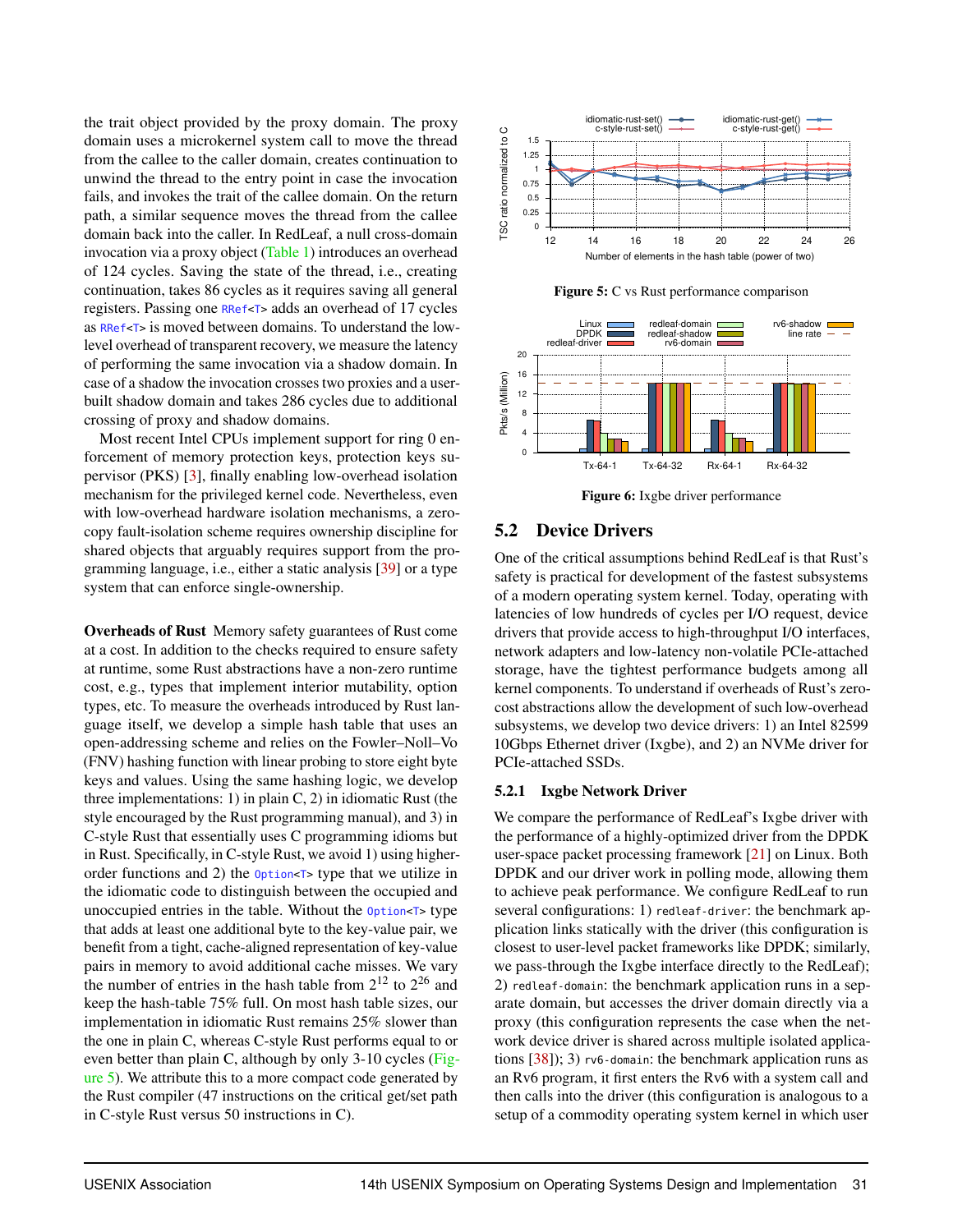<span id="page-12-0"></span>

Figure 7: Software-only nullnet driver performance

applications access I/O interfaces via a kernel network stack). Further, we run the last two configurations with and without the shadow driver (redleaf-shadow and rv6-shadow), which introduces an additional domain crossing into the shadow (these two configurations evaluate overheads of the transparent driver recovery). In all our tests, we pin the application thread to a single CPU core.

We send 64 byte packets and measure the performance on two batch sizes: 1 and 32 packets [\(Figure 6\)](#page-11-1). For packet receive tests, we use a fast packet generator from the DPDK framework to generate packets at line-rate. On packet transmit and receive tests, Linux achieves 0.89 Mpps due to its overly general network stack and synchronous socket interface [\(Figure 6\)](#page-11-1). On a batch of one, DPDK achieves 6.7 Mpps and is 7% faster than RedLeaf (6.5 Mpps) for both RX and TX paths [\(Figure 6\)](#page-11-1). On a batch of 32 packets, both drivers achieve the line-rate performance of a 10GbE interface (14.2 Mpps). To understand the impact of cross-domain invocations, we run the benchmark application as a separate domain (redleaf-domain) and as an Rv6 program (rv6-domain). The overhead of domain crossings is apparent on a batch size of one, where RedLeaf can send and receive packets at the rate of 4 Mpps per-core with one domain crossing (redleaf-domain) and 2.9 Mpps if the invocation involves shadow domain (redleaf-shadow). With two domain crossings, the performance drops to 2.8 Mpps (rv6-domain) and 2.4 Mpps if the driver is accessed via a shadow (rv6-shadow). On a batch of 32 packets, the overhead of domain crossings disappears as all configurations saturate the device.

Nullnet To further investigate the overheads of isolation without the limits introduced by the device itself, we develop a software-only nullnet driver that simply returns the packet to the caller instead of queuing it to the device [\(Fig](#page-12-0)[ure 7\)](#page-12-0). On a batch of one, the overheads of multiple domain crossings limit the theoretical performance of nullnet driver from 29.5 Mpps per-core that can be achieved if the application is linked statically with the driver (redleaf-driver) to 5.3 Mpps when nullnet is accessed from the Rv6 application (rv6-domain). Adding a shadow driver lowers this number to 3.6 Mpps (rv6-shadow). Similarly, on a batch of 32 packets, nullnet achieves 94 Mpps if the applicaiton is run in the same domain as the driver. The performance drops to 67 Mpps when the benchmark code runs as an Rv6 application (rv6-domain), and to 55 Mpps if the Rv6 application involves a shadow driver (rv6-shadow).

<span id="page-12-1"></span>

Figure 8: Performance of the NVMe driver

#### 5.2.2 NVMe Driver

To understand the performance of RedLeaf's NVMe driver, we compare it with the multi-queue block driver in the Linux kernel and a well-optimized NVMe driver from the SPDK storage framework [\[42\]](#page-16-8). Both SPDK and RedLeaf drivers work in polling mode. Similar to Ixgbe, we evaluate several configurations: 1) statically linked (redleaf-driver); 2) requiring one domain crossing (redleaf-domain); and 3) running as an Rv6 user program (rv6-domain). We run the last two configurations with and without the shadow driver (redleaf-shadow and rv6-shadow). All tests are limited to a single CPU core.

We perform sequential read and write tests with a block size of 4KB on a batch size of 1 and 32 requests [\(Figure 8\)](#page-12-1). On Linux, we use fio, a fast I/O generator; on SPDK and RedLeaf, we develop similar benchmark applications that submit a set of requests at once, and then poll for completed requests. To set an optimal baseline for our evaluation, we chose the configuration parameters that can give us the fastest path to the device. Specifically, on Linux, we configure fio to use the asynchronous libaio library to overlap I/O submissions, and bypass the page cache with the direct I/O flag.

On sequential read tests, fio on Linux achieves 13K IOPS and 141K IOPS per-core on the batch size of 1 and 32 respectively [\(Figure 8\)](#page-12-1). On a batch size of one, the RedLeaf driver is 1% faster (457K IOPS per-core) than SPDK (452K IOPS per-core). Both drivers achieve maximum device read performance. SDPK is slower as it performs additional processing aimed at collecting performance statistics on each request. On a batch size of 32, the RedLeaf driver is less than 1% slower (453K IOPS versus 454K IOPS SPDK). On sequential write tests with a batch size of 32, Linux is within 3% of the device's maximum throughput of around 256K IOPS. RedLeaf is less than one percent slower (255K IOPS). Since NVMe is a slower device compared to Ixgbe, the overheads of domain crossings are minimal for both batch sizes. With one domain crossing, the performance even goes up by 0.7% (we attribute this to a varying pattern of accessing the doorbell register of the device that gets thrashed between the device and CPU).

## 5.3 Application Benchmarks

To understand the performance overheads of safety and isolation on application workloads, we develop several applications that traditionally depend on a fast data plane of the op-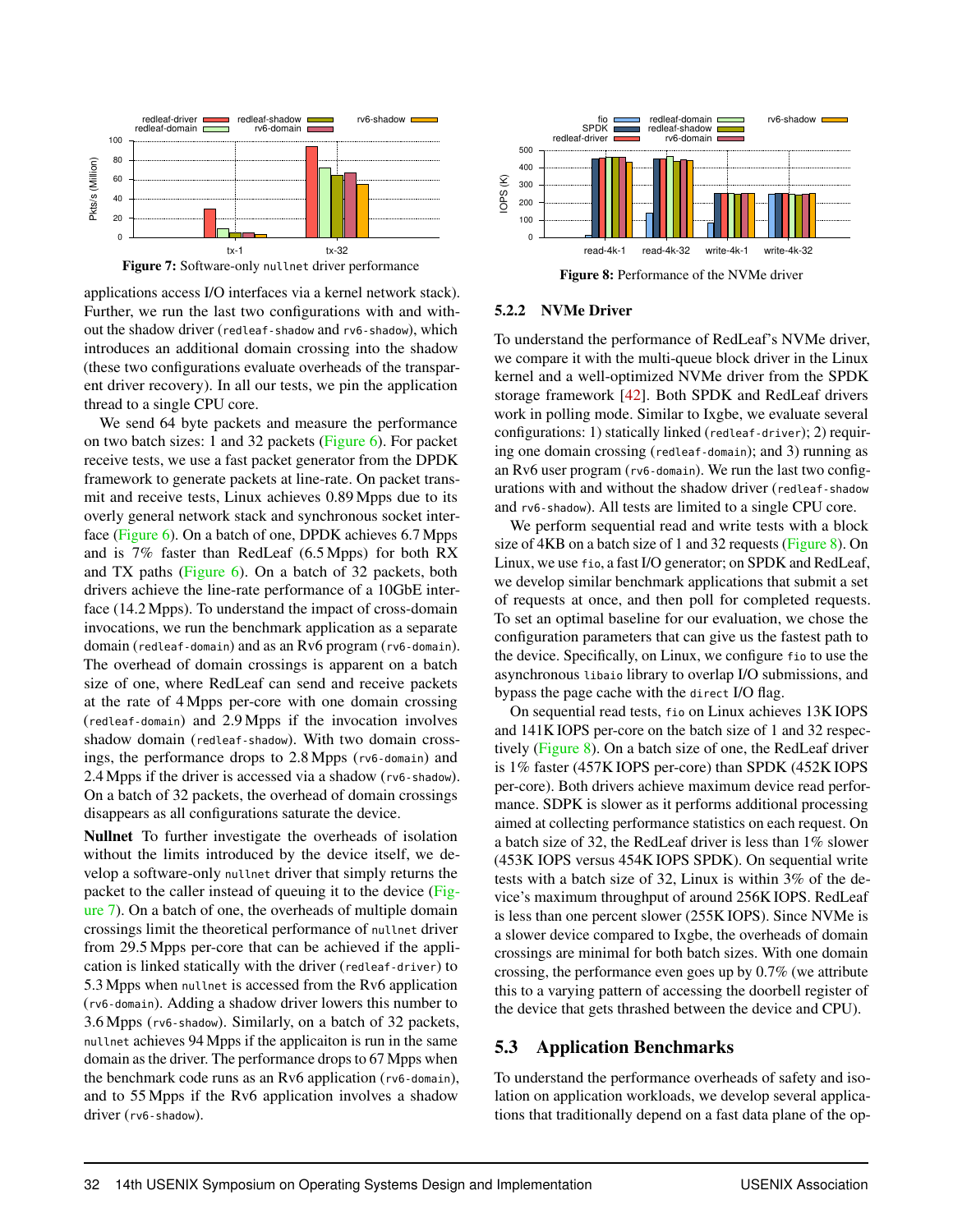<span id="page-13-0"></span>

Figure 9: Performance of Maglev and Httpd



Figure 10: Key-value store

erating system kernel: 1) Maglev load balancer (maglev) [\[26\]](#page-16-17), 2) a network-attached key-value store (kv-store), and 3) a minimal web server (httpd).

Maglev load-balancer Maglev is a load balancer developed by Google to evenly distribute incoming client flows among a set of backend servers [\[26\]](#page-16-17). For each new flow, Maglev selects one of the available backends by performing a lookup in a hash table, size of which is proportional to the number of backend servers (65,537 in our experiments). Consistent hashing allows even distribution of flows across all servers. Maglev then records the chosen backend in a hash table, a *flow tracking table*, that is used to redirect packets from the same flow to the same backend server. The size of the flow tracking table is proportional to the number of flows (we choose 1 M flows for our experiments). Processing a packet requires a lookup in the flow tracking table if it is an existing flow, or a lookup of a backend server and an insertion into the flow tracking table to record the new flow. To compare RedLeaf performance with both a commodity and the fastest possible setup, we develop C and Rust versions of the core Maglev logic. Moreover, we evaluate two C versions: one to run as a normal Linux program that uses the socket interface and another developed to work as a network function for the DPDK network processing framework [\[21\]](#page-15-10). In all versions we follow the same code logic and, if possible, apply the same optimizations. Again, on all setups, we restrict execution to one CPU core. Running as a Linux program, maglev is limited to 1 Mpps per-core due to the synchronous socket interface of the Linux kernel and a generic network stack [\(Figure 9\)](#page-13-0). Operating on a batch of 32 packets, the maglev DPDK function is capable of achieving 9.7 Mpps per-core due to a well-optimized network device driver. Linked statically against the driver, RedLeaf

application (redleaf-driver) achieves 7.2 Mpps per-core. Performance drops with additional domain crossings. Running as an Rv6 application, maglev can forward at 5.3 Mpps per-core without and 5.1 Mpps with the shadow domain.

Key-value store Key-value stores are de facto standard building blocks for a range of datacenter systems ranging from social networks [\[64\]](#page-18-19) to key-value databases [\[23\]](#page-16-18). To evaluate RedLeaf's ability to support the development of efficient datacenter applications, we develop a prototype of a network-attached key-value store, kv-store. Our prototype is designed to utilize a range of modern optimizations similar to Mica [\[52\]](#page-17-15), e.g., a user-level device driver like DPDK, partitioned design aimed at avoiding cross-core cache-coherence traffic, packet flow steering to guarantee that request is directed to the specific CPU core where the key is stored, no locks and no allocations on the request processing path, etc. Our implementation relies on a hash table that uses open addressing scheme with linear probing and the FNV hash function. In our experiments, we compare the performance of two implementations: a C version developed for DPDK, and a Rust version that executes in the same domain with the driver (redleaf-driver), i.e., the configuration that is closest to DPDK. We evaluate two hash table sizes: 1 M and 16 M entries with three sets of key and value pairs (<8B,8B>, <16B,64B>, <64B,64B>). The RedLeaf version is implemented in a C-style Rust code, i.e., we avoid Rust abstractions that have run-time overhead (e.g., Option<T>, and RefCell<T> types). This ensures that we can control the memory layout of the key-value pair to avoid additional cache misses. Despite our optimizations, RedLeaf achieves only 61-86% performance of the C DPDK version. The main reason for the performance degradation is that being implemented in safe Rust, our code uses vectors, Vec<T>, to represent packet data. To create a response, we need to extend this vector thrice by calling the extend\_from\_slice() function to copy the response header, key, and value into the response packet. This function checks if the vector needs to be grown and performs a copy. In contrast, the C implementation benefits from a much lighter unsafe invocation of memcpy(). As an exercise, we implemented the packet serialization logic with unsafe Rust typecast that allowed us to achieve 85-94% of the C's performance. However, we do not allow unsafe Rust inside RedLeaf domains.

Web server The latency of web page loading plays a critical role in both the user experience, and the rank of the page assigned by a search engine [\[15,](#page-15-19) [66\]](#page-18-20). We develop a prototype of a web server, httpd, that can serve static HTTP content. Our prototype uses a simple run-to-completion execution model that polls incoming requests from all open connections in a round-robin fashion. For each request, it performs request parsing and replies with the requested static web page. We compare our implementation with one of the de facto industry standard web servers, Nginx [\[63\]](#page-17-16). In our tests, we use the wrk HTTP load generator [\[1\]](#page-15-20), which we configure to run with one thread and 20 open connections. On Linux, Nginx can serve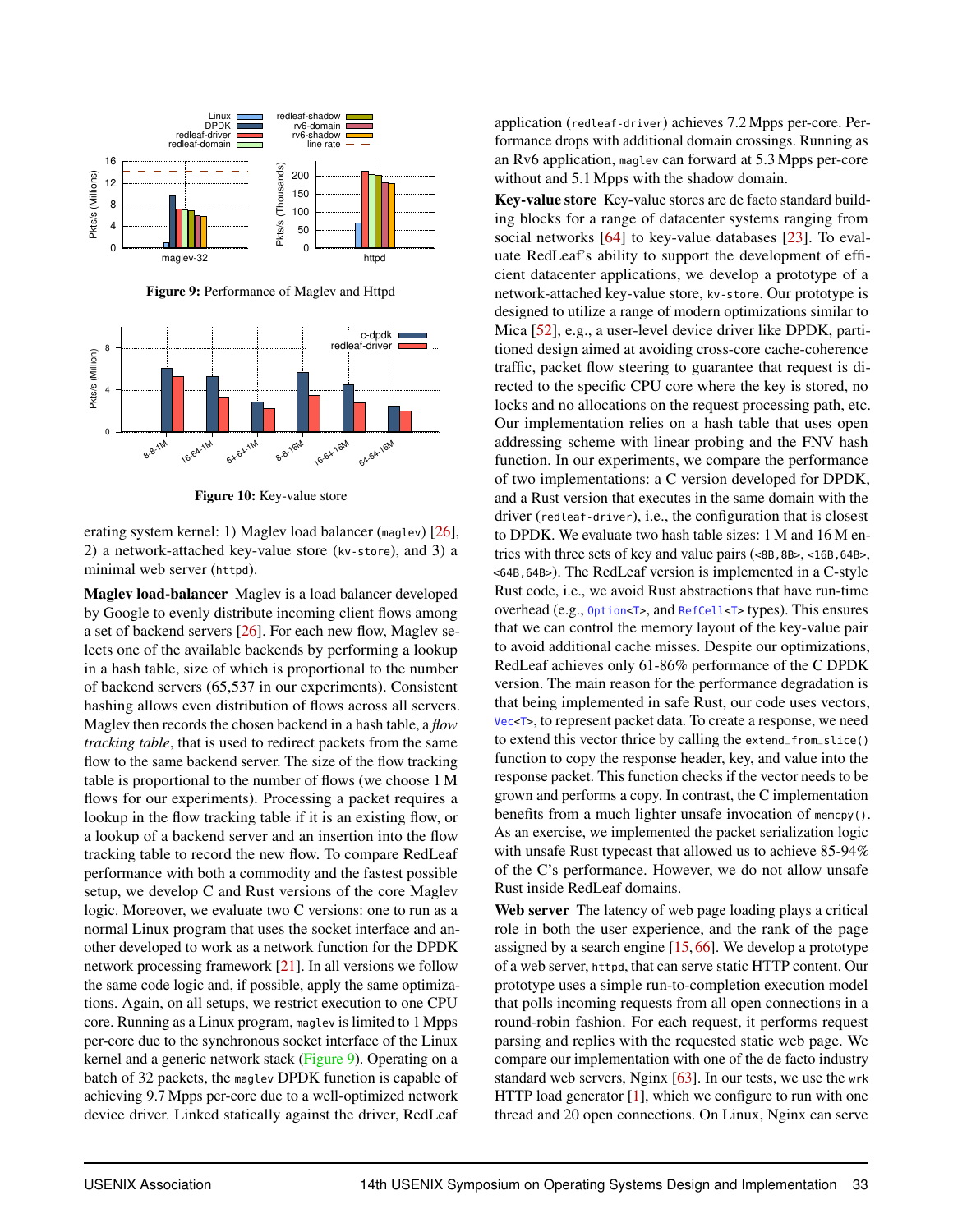<span id="page-14-0"></span>

Figure 11: Block device recovery (FS write).

70.9 K requests per second, whereas our implementation of httpd achieves 212 K requests per second in a configuration where the application is run in the same domain as the driver (redleaf-driver) and network stack [\(Figure 9\)](#page-13-0). Specifically, we benefit from low-latency access to the network stack and the network device driver. Running as an Rv6 domain, httpd achieves the rate of 181.4 K packets per second (178.9 K if it uses a shadow).

#### 5.4 Device Driver Recovery

To evaluate the overheads introduced by the transparent device driver recovery, we develop a test in which an Rv6 program accesses the Rv6 file system backed by an in-memory block device. Running as an Rv6 program, the benchmark application continuously reads and writes files in the Rv6 file system using 4K blocks. The Rv6 file system accesses the block device via a shadow driver that can perform recovery of the block device in case of a crash. During the test, we trigger a crash of the block device driver every second [\(Figure 11\)](#page-14-0). Automatic recovery triggers a small drop in performance. For reads, the throughput with and without restarts averages at 2062 MB/s and 2164 MB/s respectively (a 5% drop in performance). For writes, the total throughput averages at 356 MB/s with restarts and 423 MB/s without restarts (a 16% drop in performance).

#### 6 Related Work

Several recent projects use Rust for building low-level highperformance systems, including data storage [\[33,](#page-16-19) [47,](#page-17-1) [60\]](#page-17-17), network function virtualization [\[68\]](#page-18-12), web engine [\[74\]](#page-18-21), and several operating systems [\[17,](#page-15-21) [24,](#page-16-2) [50,](#page-17-2) [51\]](#page-17-18), unikernels [\[49\]](#page-17-19) and hypervisors [\[4,](#page-15-1) [36,](#page-16-20) [40\]](#page-16-3). Firecracker [\[4\]](#page-15-1), Intel Cloud Hypervisor [\[40\]](#page-16-3), and Google Chrome OS Virtual Machine Monitor [\[36\]](#page-16-20) replace Qemu hardware emulator with a Rust-based implementation. Redox [\[24\]](#page-16-2) utilizes Rust for development of a microkernel-based operating system (both microkernel and user-level device drivers are implemented in Rust, but are free to use unsafe Rust). The device drivers run in ring 3 and use traditional hardware mechanisms for isolation and system calls for communication with the microkernel. By and large, all these systems leverage Rust as a safe alternative to C, but do not explore the capabilities of Rust that go beyond type and memory safety.

Tock develops many principles of minimizing the use of unsafe Rust in a hardware-facing kernel code [\[50\]](#page-17-2). Tock is structured as a minimal core kernel and a collection of device drivers (capsules). Tock relies on Rust's language safety for isolation of the capsules (in Tock user applications are isolated with commodity hardware mechanisms). To ensure isolation, Tock forbids unsafe extensions in capsules but does not restrict sharing of pointers between capsules and the main kernel (this is similar to language systems using pointers as capabilities, e.g., SPIN [\[13\]](#page-15-4)). As a result, a fault in any of the capsules halts the entire system. Our work builds on many design principles aimed at minimizing the amount of unsafe Rust code developed by Tock but extends them with support for fault isolation and dynamic loading of extensions. Similar to Tock, Netbricks [\[68\]](#page-18-12) and Splinter [\[47\]](#page-17-1) rely on Rust for isolation of network functions and user-defined database extensions. None of the systems provides support for deallocating resources of crashing subsystems, recovery, or generic exchange of interfaces and object references.

## 7 Conclusions

"A Journey, not a Destination" [\[39\]](#page-16-5), Singularity OS laid the foundation for many concepts that influenced the design of Rust. In turn, by enabling the principles of fault isolation in Rust itself, our work completes the cycle of this journey. RedLeaf, however, is just a step forward, not a final design while guided by principles of practicality and performance, our work is, first, a collection of mechanisms and an experimentation platform for enabling future system architectures that leverage language safety. Rust provides systems developers the mechanisms we were waiting for decades: practical, zero-cost safety, and a type system that enforces ownership. Arguably, the isolation that we implement is the most critical mechanism as it provides a foundation for enforcing a range of abstractions in systems with faulty and mistrusting components. By articulating principles of isolation, our work unlocks future exploration of abstractions enabled by the isolation and safety: secure dynamic extensions, fine-grained access control, least privilege, collocation of computation and data, transparent recovery, and many more.

## Acknowledgments

We would like to thank USENIX ATC 2020 and OSDI 2020 reviewers and our shepherd, Michael Swift, for numerous insights helping us to improve this work. Also, we would like to thank the Utah CloudLab team, and especially Mike Hibler, for his continuous support in accommodating our hardware requests. We thank Abhiram Balasubramanian for helping with RedLeaf device drivers and Nivedha Krishnakumar for assisting us with low-level performance analysis. This research is supported in part by the National Science Foundation under Grant Numbers 1837051 and 1840197, Intel and VMWare.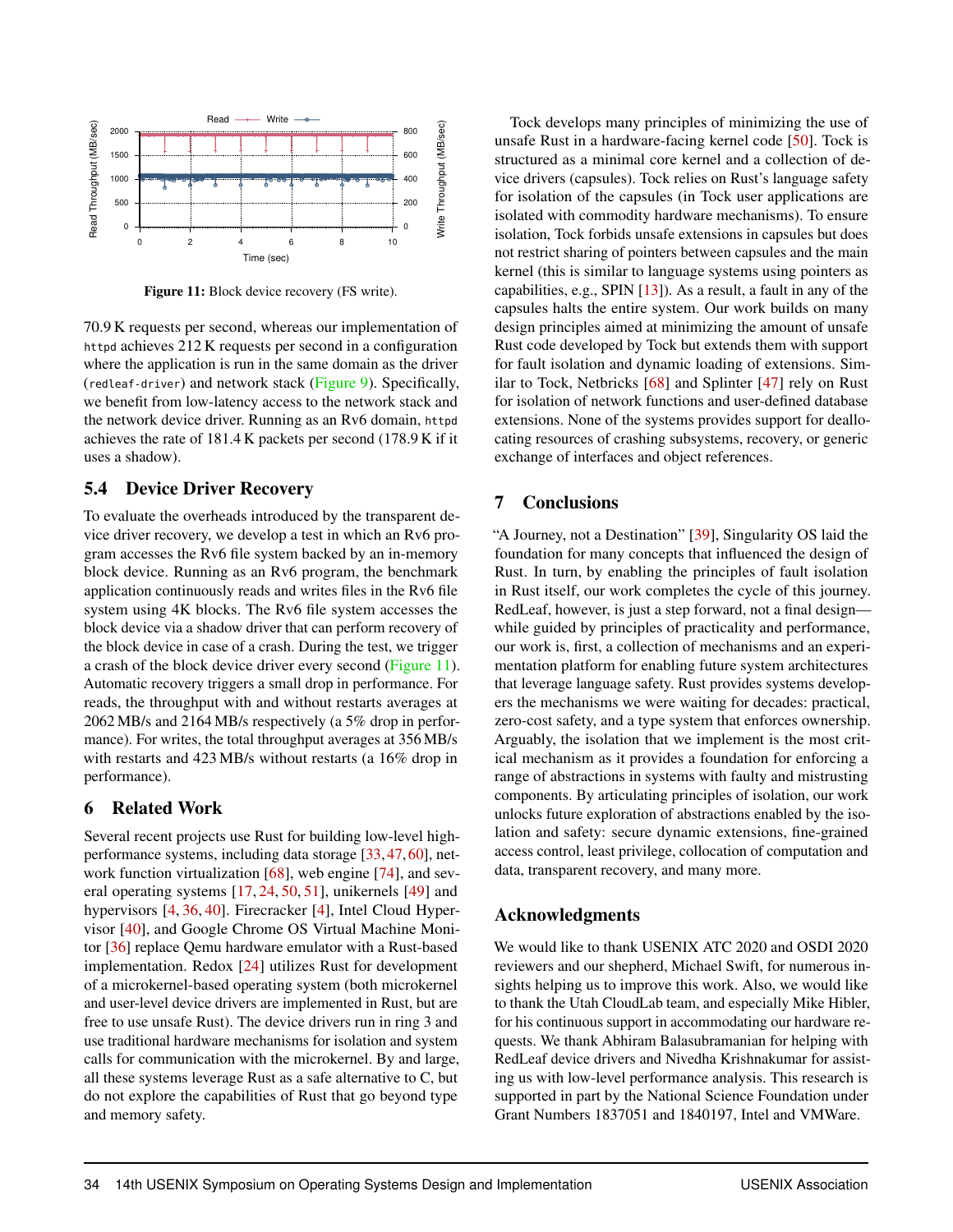#### References

- <span id="page-15-20"></span>[1] wrk - a HTTP benchmarking tool. [https://github.](https://github.com/wg/wrk) [com/wg/wrk](https://github.com/wg/wrk).
- <span id="page-15-11"></span>[2] Erlang on Xen. <http://erlangonxen.org/>, 2012.
- <span id="page-15-18"></span>[3] *Intel 64 and IA-32 Architectures Software Developer's Manual*, 2020. [https://software.intel.com/]( https://software.intel.com/content/www/us/en/develop/download/intel-64-and-ia-32-architectures-sdm-combined-volumes-1-2a-2b-2c-2d-3a-3b-3c-3d-and-4.html) [content/www/us/en/develop/download/intel-64]( https://software.intel.com/content/www/us/en/develop/download/intel-64-and-ia-32-architectures-sdm-combined-volumes-1-2a-2b-2c-2d-3a-3b-3c-3d-and-4.html) [and-ia-32-architectures-sdm-combined-volumes-]( https://software.intel.com/content/www/us/en/develop/download/intel-64-and-ia-32-architectures-sdm-combined-volumes-1-2a-2b-2c-2d-3a-3b-3c-3d-and-4.html)[1-2a-2b-2c-2d-3a-3b-3c-3d-and-4.html]( https://software.intel.com/content/www/us/en/develop/download/intel-64-and-ia-32-architectures-sdm-combined-volumes-1-2a-2b-2c-2d-3a-3b-3c-3d-and-4.html).
- <span id="page-15-1"></span>[4] Alexandru Agache, Marc Brooker, Alexandra Iordache, Anthony Liguori, Rolf Neugebauer, Phil Piwonka, and Diana-Maria Popa. Firecracker: Lightweight Virtualization for Serverless Applications. In *Proceedings of the 17th USENIX Symposium on Networked Systems Design and Implementation (NSDI '20)*, pages 419–434, 2020.
- <span id="page-15-13"></span>[5] Vytautas Astrauskas, Peter Müller, Federico Poli, and Alexander J. Summers. Leveraging Rust Types for Modular Specification and Verification. In *Proceedings of the ACM on Programming Languages (OOPSLA)*, volume 3, pages 147:1–147:30.
- <span id="page-15-5"></span>[6] Godmar Back and Wilson C Hsieh. The KaffeOS Java Runtime System. *ACM Transactions on Programming Languages and Systems (TOPLAS)*, 27(4):583– 630, 2005.
- <span id="page-15-16"></span>[7] Abhiram Balasubramanian, Marek S. Baranowski, Anton Burtsev, Aurojit Panda, Zvonimir Rakamaric, and ´ Leonid Ryzhyk. System Programming in Rust: Beyond Safety. In *Proceedings of the 16th Workshop on Hot Topics in Operating Systems (HotOS '17)*, pages 156–161, 2017.
- <span id="page-15-14"></span>[8] Marek Baranowski, Shaobo He, and Zvonimir Rakamarić. Verifying Rust Programs with SMACK. In *Proceedings of the 16th International Symposium on Automated Technology for Verification and Analysis (ATVA)*, volume 11138 of *Lecture Notes in Computer Science*, pages 528–535. Springer, 2018.
- <span id="page-15-6"></span>[9] Fred Barnes, Christian Jacobsen, and Brian Vinter. RMoX: A Raw-Metal occam Experiment. In *Communicating Process Architectures 2003*, volume 61 of *Concurrent Systems Engineering Series*, pages 182–196, September 2003.
- <span id="page-15-17"></span>[10] Andrew Baumann, Jonathan Appavoo, Orran Krieger, and Timothy Roscoe. A Fork() in the Road. In *Proceedings of the Workshop on Hot Topics in Operating Systems (HotOS '19)*, page 14–22, 2019.
- <span id="page-15-9"></span>[11] Adam Belay, George Prekas, Ana Klimovic, Samuel Grossman, Christos Kozyrakis, and Edouard Bugnion.

IX: A Protected Dataplane Operating System for High Throughput and Low Latency. In *Proceedings of the 11th USENIX Symposium on Operating Systems Design and Implementation (OSDI '14)*, pages 49–65, October 2014.

- <span id="page-15-0"></span>[12] D. Bell and L. LaPadula. Secure computer system: Unified exposition and Multics interpretation. Technical Report ESD-TR-75-306, MITRE Corp., March 1976.
- <span id="page-15-4"></span>[13] B. N. Bershad, S. Savage, P. Pardyak, E. G. Sirer, M. E. Fiuczynski, D. Becker, C. Chambers, and S. Eggers. Extensibility Safety and Performance in the SPIN Operating System. In *Proceedings of the 15th ACM Symposium on Operating Systems Principles (SOSP '95)*, page 267–283, 1995.
- <span id="page-15-7"></span>[14] Andrew P. Black, Norman C. Hutchinson, Eric Jul, and Henry M. Levy. The Development of the Emerald Programming Language. In *Proceedings of the 3rd ACM SIGPLAN Conference on History of Programming Languages (HOPL III)*, page 11–1–11–51, 2007.
- <span id="page-15-19"></span>[15] Google Webmaster Central Blog. Using site speed in web search ranking. [https:](https://webmasters.googleblog.com/2010/04/using-site-speed-in-web-search-ranking.html) [//webmasters.googleblog.com/2010/04/using](https://webmasters.googleblog.com/2010/04/using-site-speed-in-web-search-ranking.html)[site-speed-in-web-search-ranking.html](https://webmasters.googleblog.com/2010/04/using-site-speed-in-web-search-ranking.html).
- <span id="page-15-15"></span>[16] Jeff Bonwick. The Slab Allocator: An Object-Caching Kernel Memory Allocator. In *Proceedings of the USENIX Summer 1994 Technical Conference (USTC'94)*, page 6, 1994.
- <span id="page-15-21"></span>[17] Kevin Boos and Lin Zhong. Theseus: A State Spill-Free Operating System. In *Proceedings of the 9th Workshop on Programming Languages and Operating Systems (PLOS'17)*, page 29–35, 2017.
- <span id="page-15-12"></span>[18] John Boyland. Alias burying: Unique variables without destructive reads. *Software: Practice and Experience*, 31(6):533–553, 2001.
- <span id="page-15-8"></span>[19] Hank Bromley and Richard Lamson. *LISP Lore: A Guide to Programming the Lisp Machine*. Springer Science & Business Media, 2012.
- <span id="page-15-2"></span>[20] Haogang Chen, Yandong Mao, Xi Wang, Dong Zhou, Nickolai Zeldovich, and M. Frans Kaashoek. Linux Kernel Vulnerabilities: State-of-the-Art Defenses and Open Problems. In *Proceedings of the 2nd Asia-Pacific Workshop on Systems (APSys '11)*, pages 5:1–5:5, 2011.
- <span id="page-15-10"></span>[21] Intel Corporation. DPDK: Data Plane Development Kit. <http://dpdk.org/>.
- <span id="page-15-3"></span>[22] Cody Cutler, M Frans Kaashoek, and Robert T Morris. The benefits and costs of writing a POSIX kernel in a high-level language. In *Proceedings of the 13th*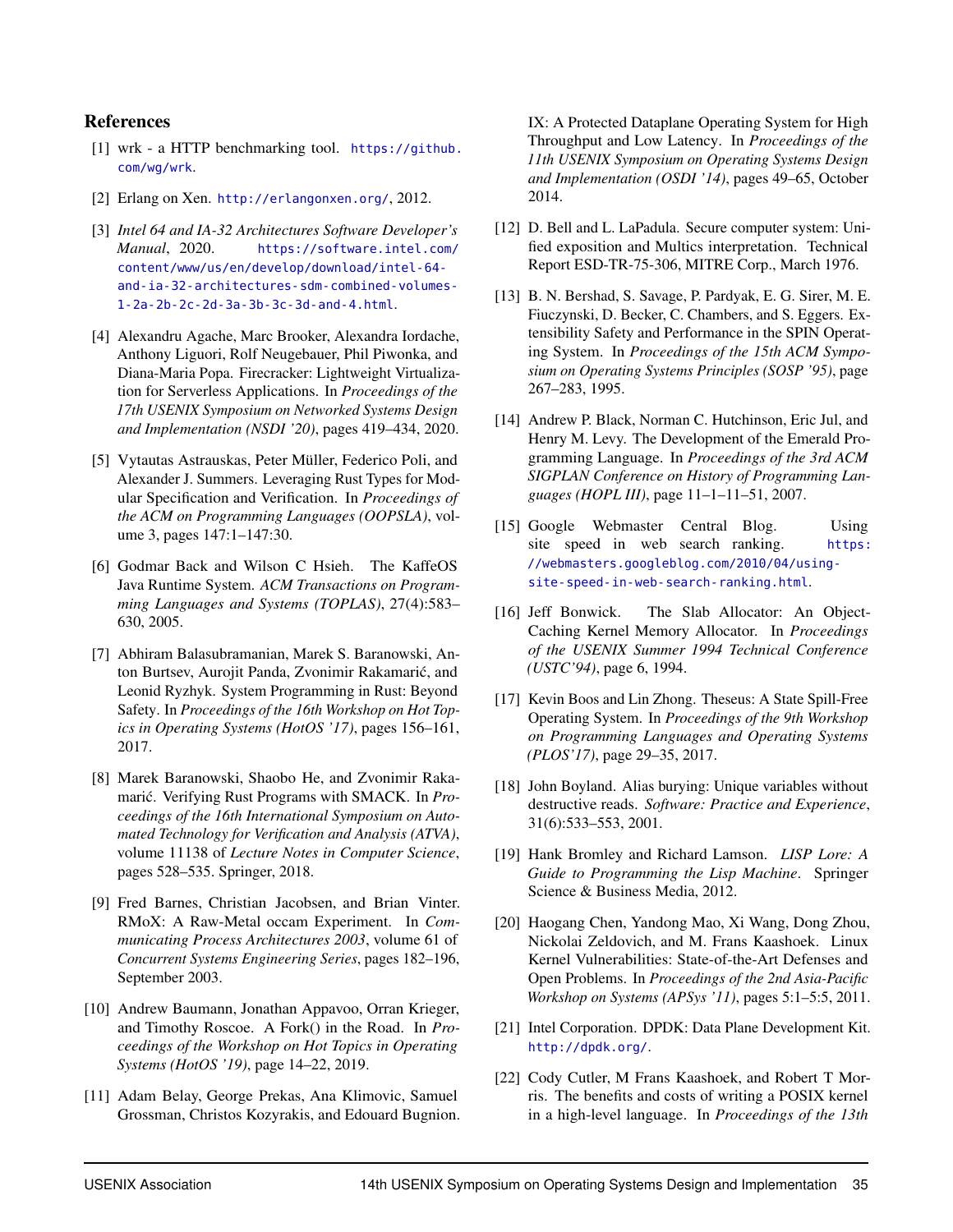*USENIX Symposium on Operating Systems Design and Implementation (OSDI '18)*, pages 89–105, 2018.

- <span id="page-16-18"></span>[23] Giuseppe DeCandia, Deniz Hastorun, Madan Jampani, Gunavardhan Kakulapati, Avinash Lakshman, Alex Pilchin, Swaminathan Sivasubramanian, Peter Vosshall, and Werner Vogels. Dynamo: Amazon's Highly Available Key-Value Store. In *Proceedings of the 21st ACM SIGOPS Symposium on Operating Systems Principles (SOSP '07)*, page 205–220, 2007.
- <span id="page-16-2"></span>[24] Redox Project Developers. Redox - Your Next(Gen) OS. <http://www.redox-os.org/>.
- <span id="page-16-6"></span>[25] Sean M Dorward, Rob Pike, David Leo Presotto, Dennis M Ritchie, Howard W Trickey, and Philip Winterbottom. The Inferno operating system. *Bell Labs Technical Journal*, 2(1):5–18, 1997.
- <span id="page-16-17"></span>[26] Daniel E. Eisenbud, Cheng Yi, Carlo Contavalli, Cody Smith, Roman Kononov, Eric Mann-Hielscher, Ardas Cilingiroglu, Bin Cheyney, Wentao Shang, and Jinnah Dylan Hosein. Maglev: A Fast and Reliable Software Network Load Balancer. In *Proceedings of the 13th USENIX Symposium on Networked Systems Design and Implementation (NSDI '16)*, pages 523–535, March 2016.
- <span id="page-16-15"></span>[27] Kevin Elphinstone and Gernot Heiser. From L3 to SeL4 What Have We Learnt in 20 Years of L4 Microkernels? In *Proceedings of the 24th ACM Symposium on Operating Systems Principles (SOSP '13)*, page 133–150, 2013.
- <span id="page-16-1"></span>[28] Paul Emmerich, Simon Ellmann, Fabian Bonk, Alex Egger, Esaú García Sánchez-Torija, Thomas Günzel, Sebastian Di Luzio, Alexandru Obada, Maximilian Stadlmeier, Sebastian Voit, et al. The Case for Writing Network Drivers in High-Level Programming Languages. In *Proceedings of the 2019 ACM/IEEE Symposium on Architectures for Networking and Communications Systems (ANCS)*, pages 1–13. IEEE, 2019.
- <span id="page-16-10"></span>[29] Manuel Fähndrich, Mark Aiken, Chris Hawblitzel, Orion Hodson, Galen Hunt, James R. Larus, and Steven Levi. Language Support for Fast and Reliable Message-Based Communication in Singularity OS. In *Proceedings of the 1st ACM SIGOPS/EuroSys European Conference on Computer Systems 2006 (EuroSys '06)*, page 177–190, 2006.
- <span id="page-16-11"></span>[30] Manuel Fahndrich and Robert DeLine. Adoption and Focus: Practical Linear Types for Imperative Programming. In *Proceedings of the ACM SIGPLAN 2002 Conference on Programming Language Design and Implementation (PLDI '02)*, pages 13–24, 2002.
- <span id="page-16-13"></span>[31] Bryan Ford and Jay Lepreau. Evolving Mach 3.0 to a Migrating Thread Model. In *Proceedings of the USENIX Winter 1994 Technical Conference on USENIX Winter 1994 Technical Conference (WTEC '94)*, pages 97–114, 1994.
- <span id="page-16-0"></span>[32] Lester J Fraim. Scomp: A Solution to the Multilevel Security Problem. *Computer*, 16(07):26–34, July 1983.
- <span id="page-16-19"></span>[33] Jon Gjengset, Malte Schwarzkopf, Jonathan Behrens, Lara Timbó Araújo, Martin Ek, Eddie Kohler, M. Frans Kaashoek, and Robert Morris. Noria: Dynamic, Partially-Stateful Data-Flow for High-Performance Web Applications. In *Proceedings of the 12th USENIX Conference on Operating Systems Design and Implementation (OSDI'18)*, page 213–231, 2018.
- <span id="page-16-7"></span>[34] Adele Goldberg and David Robson. Smalltalk-80: The Language and its Implementation. *Addison-Wesley Longman Publishing Co., Inc.*, 1983.
- <span id="page-16-4"></span>[35] Michael Golm, Meik Felser, Christian Wawersich, and Jürgen Kleinöder. The JX Operating System. In *Proceedings of the General Track of the Annual Conference on USENIX Annual Technical Conference (ATC '02)*, page 45–58, 2002.
- <span id="page-16-20"></span>[36] Google. Google Chrome OS Virtual Machine Monitor. [https://chromium.googlesource.com/](https://chromium.googlesource.com/chromiumos/platform/crosvm) [chromiumos/platform/crosvm](https://chromium.googlesource.com/chromiumos/platform/crosvm).
- <span id="page-16-9"></span>[37] Haskell Lightweight Virtual Machine (HaLVM). [http:](http://corp.galois.com/halvm) [//corp.galois.com/halvm](http://corp.galois.com/halvm).
- <span id="page-16-16"></span>[38] Mohammad Hedayati, Spyridoula Gravani, Ethan Johnson, John Criswell, Michael L. Scott, Kai Shen, and Mike Marty. Hodor: Intra-Process Isolation for High-Throughput Data Plane Libraries. In *Proceedings of the 2019 USENIX Annual Technical Conference (USENIX ATC '19)*, pages 489–504, July 2019.
- <span id="page-16-5"></span>[39] Galen C. Hunt and James R. Larus. Singularity: Rethinking the Software Stack. *ACM SIGOPS Operating Systems Review*, 41(2):37–49, April 2007.
- <span id="page-16-3"></span>[40] Intel. Cloud Hypervisor VMM. [https://github.com/](https://github.com/cloud-hypervisor/cloud-hypervisor) [cloud-hypervisor/cloud-hypervisor](https://github.com/cloud-hypervisor/cloud-hypervisor).
- <span id="page-16-14"></span>[41] Intel. Side Channel Mitigation by Product CPU Model. [https://www.intel.com/content/www/us/](https://www.intel.com/content/www/us/en/architecture-and-technology/engineering-new-protections-into-hardware.html) [en/architecture-and-technology/engineering](https://www.intel.com/content/www/us/en/architecture-and-technology/engineering-new-protections-into-hardware.html)[new-protections-into-hardware.html](https://www.intel.com/content/www/us/en/architecture-and-technology/engineering-new-protections-into-hardware.html).
- <span id="page-16-8"></span>[42] Intel Corporation. Storage Performance Development Kit (SPDK). <https://spdk.io>.
- <span id="page-16-12"></span>[43] Trevor Jim, J. Greg Morrisett, Dan Grossman, Michael W. Hicks, James Cheney, and Yanling Wang.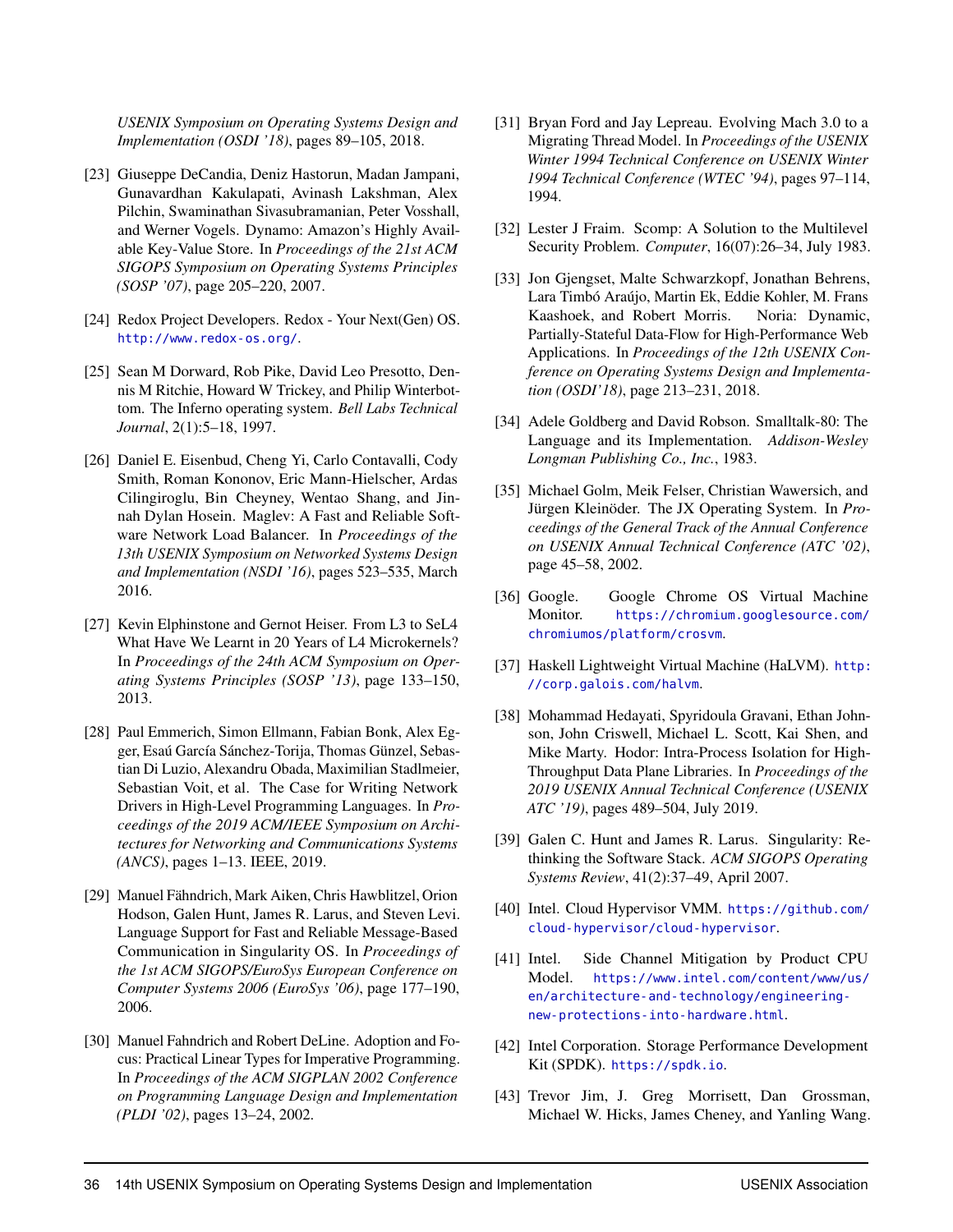Cyclone: A safe dialect of C. In *Proceedings of the General Track: 2002 USENIX Annual Technical Conference (ATC '02)*, pages 275–288, June 2002.

- <span id="page-17-11"></span>[44] Ralf Jung, Jacques-Henri Jourdan, Robbert Krebbers, and Derek Dreyer. RustBelt: Securing the Foundations of the Rust Programming Language. In *Proceedings of the ACM on Programming Languages (POPL)*, volume 2, pages 1–34, 2017.
- <span id="page-17-0"></span>[45] Steve Klabnik and Carol Nichols. *The Rust Programming Language*. No Starch Press, 2019.
- <span id="page-17-12"></span>[46] Kenneth C. Knowlton. A Fast Storage Allocator. *Communications of the ACM*, 8(10):623–624, October 1965.
- <span id="page-17-1"></span>[47] Chinmay Kulkarni, Sara Moore, Mazhar Naqvi, Tian Zhang, Robert Ricci, and Ryan Stutsman. Splinter: Bare-Metal Extensions for Multi-Tenant Low-Latency Storage. In *Proceedings of the 13th USENIX Symposium on Operating Systems Design and Implementation (OSDI '18)*, pages 627–643, October 2018.
- <span id="page-17-9"></span>[48] Butler W. Lampson and Robert F. Sproull. An Open Operating System for a Single-User Machine. In *Proceedings of the 7th ACM Symposium on Operating Systems Principles (SOSP '79)*, page 98–105. 1979.
- <span id="page-17-19"></span>[49] Stefan Lankes, Jens Breitbart, and Simon Pickartz. Exploring Rust for Unikernel Development. In *Proceedings of the 10th Workshop on Programming Languages and Operating Systems (PLOS'19)*, page 8–15, 2019.
- <span id="page-17-2"></span>[50] Amit Levy, Bradford Campbell, Branden Ghena, Daniel B. Giffin, Pat Pannuto, Prabal Dutta, and Philip Levis. Multiprogramming a 64kB Computer Safely and Efficiently. In *Proceedings of the 26th Symposium on Operating Systems Principles (SOSP '17)*, page 234–251, 2017.
- <span id="page-17-18"></span>[51] Alex Light. Reenix: Implementing a Unix-like operating system in Rust. Undergraduate Honors Theses, Brown University, 2015.
- <span id="page-17-15"></span>[52] Hyeontaek Lim, Dongsu Han, David G. Andersen, and Michael Kaminsky. MICA: A Holistic Approach to Fast In-Memory Key-Value Storage. In *Proceedings of the 11th USENIX Symposium on Networked Systems Design and Implementation (NSDI '14)*, pages 429–444, April 2014.
- <span id="page-17-5"></span>[53] John Lions. *Lions' commentary on UNIX 6th edition with source code*. Peer-to-Peer Communications, Inc., 1996.
- <span id="page-17-14"></span>[54] Yutao Liu, Tianyu Zhou, Kexin Chen, Haibo Chen, and Yubin Xia. Thwarting Memory Disclosure with Efficient

Hypervisor-Enforced Intra-Domain Isolation. In *Proceedings of the 22nd ACM SIGSAC Conference on Computer and Communications Security (CCS '15)*, page 1607–1619, 2015.

- <span id="page-17-4"></span>[55] Peter W Madany, Susan Keohan, Douglas Kramer, and Tom Saulpaugh. JavaOS: A Standalone Java Environment. *White Paper, Sun Microsystems, Mountain View, CA*, 1996.
- <span id="page-17-10"></span>[56] Anil Madhavapeddy, Richard Mortier, Charalampos Rotsos, David Scott, Balraj Singh, Thomas Gazagnaire, Steven Smith, Steven Hand, and Jon Crowcroft. Unikernels: Library Operating Systems for the Cloud. *ACM SIGARCH Computer Architecture News*, 41(1):461–472, March 2013.
- <span id="page-17-6"></span>[57] Yandong Mao, Haogang Chen, Dong Zhou, Xi Wang, Nickolai Zeldovich, and M. Frans Kaashoek. Software Fault Isolation with API Integrity and Multi-Principal Modules. In *Proceedings of the 23rd ACM Symposium on Operating Systems Principles (SOSP '11)*, page 115–128, 2011.
- <span id="page-17-13"></span>[58] Zeyu Mi, Dingji Li, Zihan Yang, Xinran Wang, and Haibo Chen. SkyBridge: Fast and Secure Inter-Process Communication for Microkernels. In *Proceedings of the 14th EuroSys Conference 2019 (EuroSys '19)*, 2019.
- <span id="page-17-3"></span>[59] Mark Samuel Miller. *Robust Composition: Towards a Unified Approach to Access Control and Concurrency Control*. PhD thesis, Johns Hopkins University, May 2006.
- <span id="page-17-17"></span>[60] Derek G. Murray, Frank McSherry, Michael Isard, Rebecca Isaacs, Paul Barham, and Martin Abadi. Incremental, Iterative Data Processing with Timely Dataflow. *Communications of the ACM*, 59(10):75–83, September 2016.
- <span id="page-17-7"></span>[61] Vikram Narayanan, Abhiram Balasubramanian, Charlie Jacobsen, Sarah Spall, Scott Bauer, Michael Quigley, Aftab Hussain, Abdullah Younis, Junjie Shen, Moinak Bhattacharyya, and Anton Burtsev. LXDs: Towards Isolation of Kernel Subsystems. In *Proceedings of the 2019 USENIX Annual Technical Conference (USENIX ATC '19)*, pages 269–284, July 2019.
- <span id="page-17-8"></span>[62] Vikram Narayanan, Yongzhe Huang, Gang Tan, Trent Jaeger, and Anton Burtsev. Lightweight Kernel Isolation with Virtualization and VM Functions. In *Proceedings of the 16th ACM SIGPLAN/SIGOPS International Conference on Virtual Execution Environments (VEE '20)*, page 157–171, 2020.
- <span id="page-17-16"></span>[63] Nginx. Nginx: High Performance Load Balancer, Web Server, and Reverse Proxy. <https://www.nginx.com/>.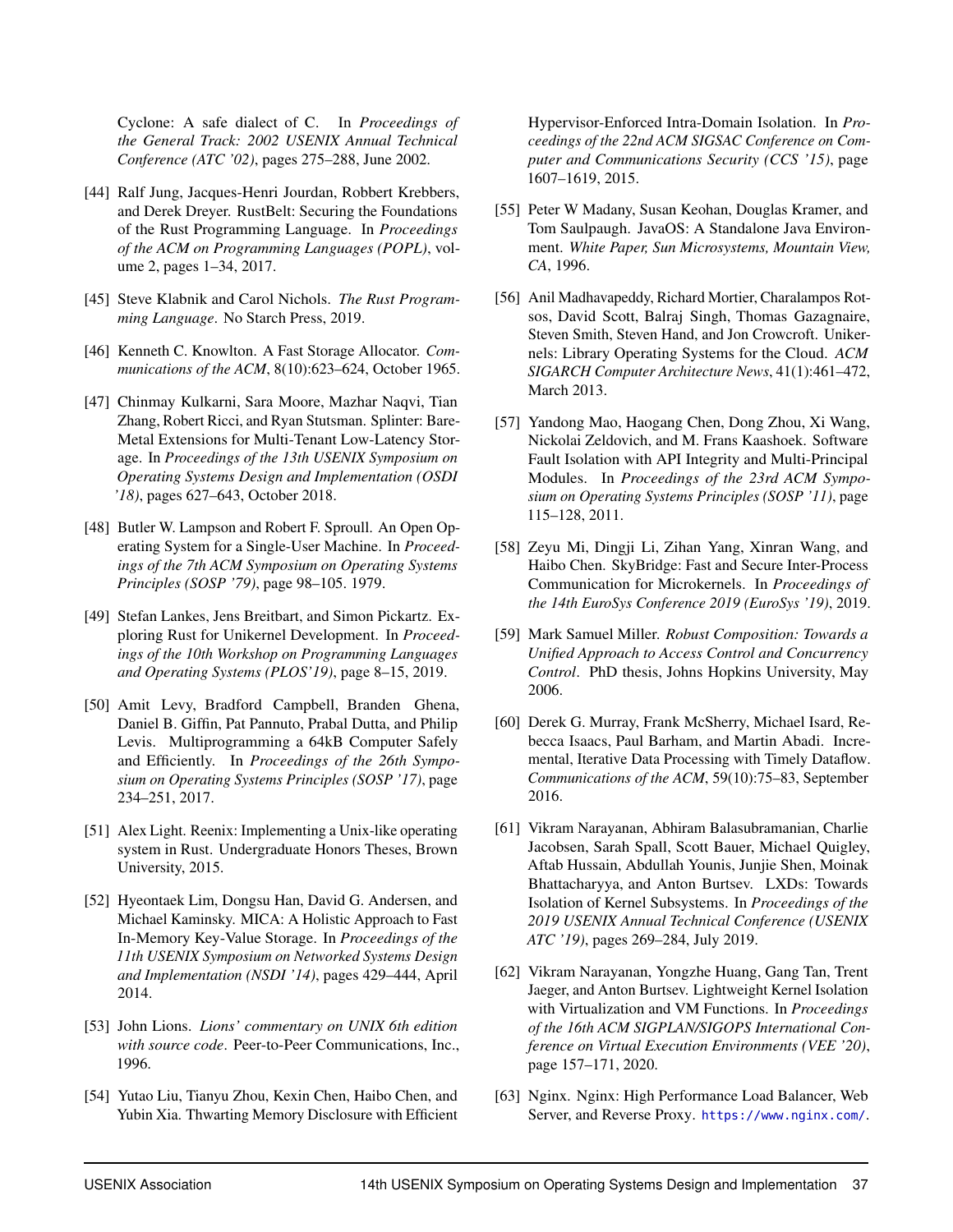- <span id="page-18-19"></span>[64] Rajesh Nishtala, Hans Fugal, Steven Grimm, Marc Kwiatkowski, Herman Lee, Harry C. Li, Ryan McElroy, Mike Paleczny, Daniel Peek, Paul Saab, David Stafford, Tony Tung, and Venkateshwaran Venkataramani. Scaling Memcache at Facebook. In *Proceedings of the 10th USENIX Symposium on Networked Systems Design and Implementation (NSDI '13)*, pages 385–398, April 2013.
- <span id="page-18-1"></span>[65] Oreboot developers. Oreboot. [https://github.com/](https://github.com/oreboot/oreboot) [oreboot/oreboot](https://github.com/oreboot/oreboot).
- <span id="page-18-20"></span>[66] Addy Osmani and Ilya Grigorik. Speed is now a landing page factor for Google Search and Ads. [https://developers.google.com/web/](https://developers.google.com/web/updates/2018/07/search-ads-speed) [updates/2018/07/search-ads-speed](https://developers.google.com/web/updates/2018/07/search-ads-speed).
- <span id="page-18-2"></span>[67] Nicolas Palix, Gaël Thomas, Suman Saha, Christophe Calvès, Julia Lawall, and Gilles Muller. Faults in Linux: Ten Years Later. In *Proceedings of the 16th International Conference on Architectural Support for Programming Languages and Operating Systems (ASPLOS XVI)*, page 305–318, 2011.
- <span id="page-18-12"></span>[68] Aurojit Panda, Sangjin Han, Keon Jang, Melvin Walls, Sylvia Ratnasamy, and Scott Shenker. NetBricks: Taking the V out of NFV. In *Proceedings of the 12th USENIX Symposium on Operating Systems Design and Implementation (OSDI '16)*, pages 203–216, November 2016.
- <span id="page-18-3"></span>[69] Matthew Parkinson. Digital Security by Design: Security and Legacy at Microsoft. [https://vimeo.com/](https://vimeo.com/376180843) [376180843](https://vimeo.com/376180843), 2019. ISCF Digital Security by Design: Collaboration Development Workshop.
- <span id="page-18-13"></span>[70] Simon Peter, Jialin Li, Irene Zhang, Dan R. K. Ports, Doug Woos, Arvind Krishnamurthy, Thomas Anderson, and Timothy Roscoe. Arrakis: The Operating System is the Control Plane. In *Proceedings of the 11th USENIX Symposium on Operating Systems Design and Implementation (OSDI '14)*, pages 1–16, October 2014.
- <span id="page-18-10"></span>[71] David D Redell, Yogen K Dalal, Thomas R Horsley, Hugh C Lauer, William C Lynch, Paul R McJones, Hal G Murray, and Stephen C Purcell. Pilot: An Operating System for a Personal Computer. *Communications of the ACM*, 23(2):81–92, 1980.
- <span id="page-18-17"></span>[72] Robert Ricci, Eric Eide, and CloudLab Team. Introducing CloudLab: Scientific Infrastructure for Advancing Cloud Architectures and Applications. *; login:: the magazine of USENIX & SAGE*, 39(6):36–38, 2014.
- <span id="page-18-16"></span>[73] Robert Morris Russ Cox, Frans Kaashoek. Xv6, a simple Unix-like teaching operating system. [https://pdos.](https://pdos.csail.mit.edu/6.828/2019/xv6.html) [csail.mit.edu/6.828/2019/xv6.html](https://pdos.csail.mit.edu/6.828/2019/xv6.html), 2019.
- <span id="page-18-21"></span>[74] Servo, the Parallel Browser Engine Project. [http://](http://www.servo.org) [www.servo.org](http://www.servo.org).
- <span id="page-18-7"></span>[75] Christopher Small and Margo I. Seltzer. VINO: An Integrated Platform for Operating System and Database Research. Technical Report TR 30-94, Harvard University, Division of Engineering and Applied Sciences, 1994.
- <span id="page-18-8"></span>[76] Marc Stiegler. The E Language in a Walnut, 2000. [http:](http://www.skyhunter.com/marcs/ewalnut.html) [//www.skyhunter.com/marcs/ewalnut.html](http://www.skyhunter.com/marcs/ewalnut.html).
- <span id="page-18-4"></span>[77] Jeff Vander Stoep. Android: protecting the kernel. *Linux Security Summit*, 2016.
- <span id="page-18-6"></span>[78] Michael M Swift, Muthukaruppan Annamalai, Brian N Bershad, and Henry M Levy. Recovering Device Drivers. *ACM Transactions on Computer Systems (TOCS)*, 24(4):333–360, 2006.
- <span id="page-18-5"></span>[79] Michael M Swift, Steven Martin, Henry M Levy, and Susan J Eggers. Nooks: An Architecture for Reliable Device Drivers. In *Proceedings of the 10th workshop on ACM SIGOPS European workshop*, pages 102–107, 2002.
- <span id="page-18-11"></span>[80] Daniel C Swinehart, Polle T Zellweger, Richard J Beach, and Robert B Hagmann. A Structural View of the Cedar Programming Environment. *ACM Transactions on Programming Languages and Systems (TOPLAS)*, 8(4):419– 490, 1986.
- <span id="page-18-14"></span>[81] Mads Tofte and Jean-Pierre Talpin. Region-Based Memory Management. *Information and Computation*, 132(2):109–176, 1997.
- <span id="page-18-15"></span>[82] J. Toman, S. Pernsteiner, and E. Torlak. Crust: A Bounded Verifier for Rust (N). In *2015 30th IEEE/ACM International Conference on Automated Software Engineering (ASE)*, pages 75–80, November 2015.
- <span id="page-18-18"></span>[83] Anjo Vahldiek-Oberwagner, Eslam Elnikety, Nuno O. Duarte, Michael Sammler, Peter Druschel, and Deepak Garg. ERIM: Secure, Efficient In-process Isolation with Protection Keys (MPK). In *Proceedings of the 28th USENIX Security Symposium (USENIX Security '19)*, pages 1221–1238, August 2019.
- <span id="page-18-0"></span>[84] L. Vilanova, M. Ben-Yehuda, N. Navarro, Y. Etsion, and M. Valero. CODOMs: Protecting Software with Codecentric Memory Domains. In *Proceedings of the 2014 ACM/IEEE 41st International Symposium on Computer Architecture (ISCA)*, pages 469–480, June 2014.
- <span id="page-18-9"></span>[85] Thorsten von Eicken, Chi-Chao Chang, Grzegorz Czajkowski, Chris Hawblitzel, Deyu Hu, and Dan Spoonhower. J-Kernel: A Capability-Based Operating System